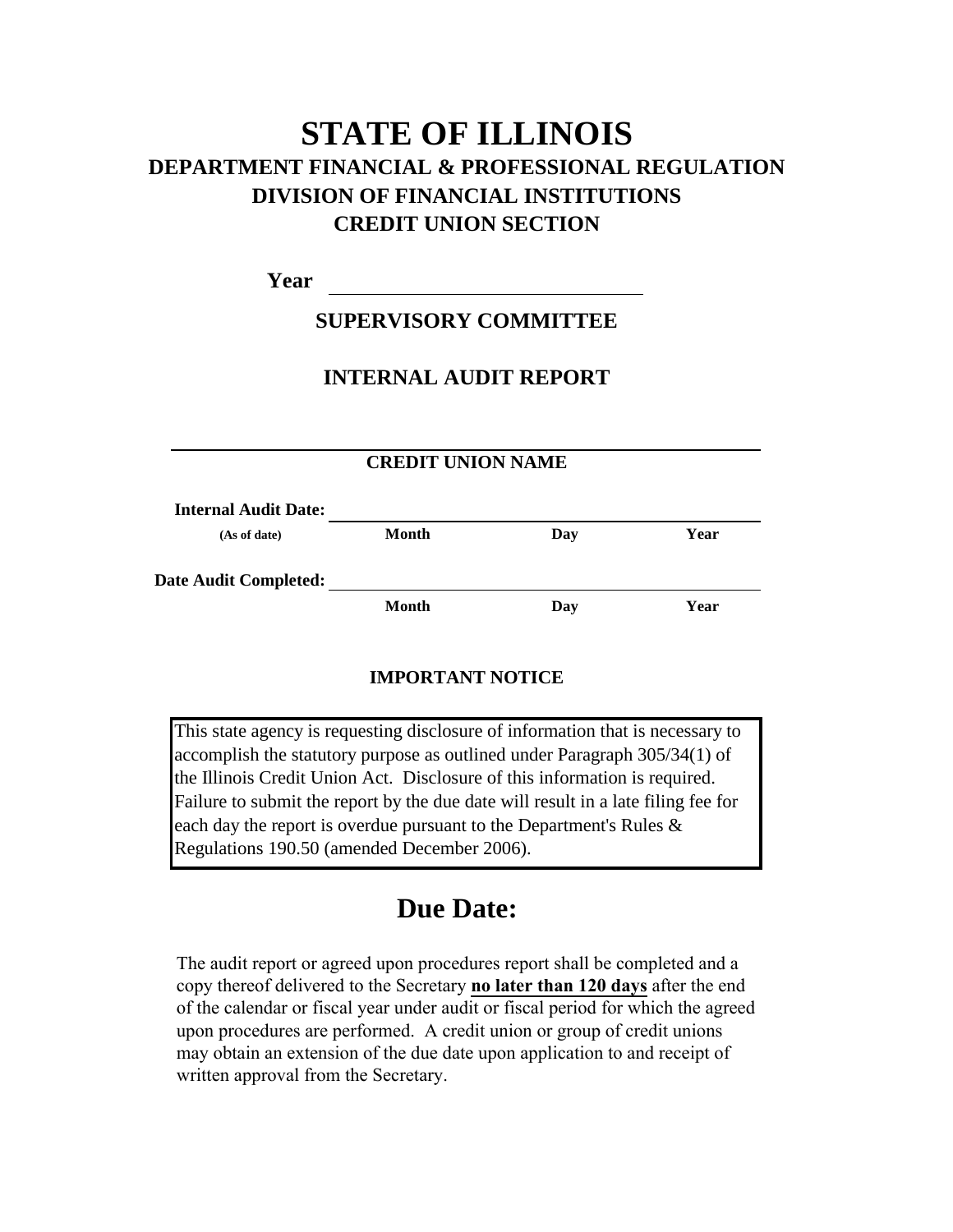## **SUPERVISORY COMMITTEE INTERNAL AUDIT REPORT**

The purpose of this Supervisory Committee Internal Audit Report, pursuant to Paragraph 305/34 (1) of the Illinois Credit Union Act, is to verify the accuracy of the credit union's books and records. Your conscientious and thorough work can only help to ensure the safety of members' funds and promote a sound and efficient credit union. Please review the following comments prior to the start of the internal audit.

- 1) Review Paragraph 305/34 of the Illinois Credit Union Act and Section 190.130 of the Department's Rules and Regulations.
- 2) The President and staff **must not help you** with any part of this internal audit other than help you locate records or explain work they have done. Remember, you are verifying their work.
- All financial data must relate to the same month and **must be within the current calendar year**. 3) Records may be examined **as of the end of the month of your choice**, though current records may be more accessible. However, due to the high volume of work-load caused by year-end closings, the December Year-End 5300 Call Report, and tax season, **we** *strongly* **encourage you to perform the audit in the months prior to the December 31 cut off date**.
- All worksheets and tapes must be kept by the Supervisory Committee members for review at a later 4)date with an examiner from the Division of Financial Institutions.
- 5) A copy of the internal audit report is to be presented to the Board of Directors and is to be included with the minutes of that meeting, and a summary is to be given to the members at their next annual meeting.

The Supervisory Committee Internal Audit Report consists of the following pages:

| Page  | Page Description                                 |
|-------|--------------------------------------------------|
| 1     | <b>Statement of Financial Condition</b>          |
| 2     | <b>Statement of Income</b>                       |
| 3     | Cash Programs                                    |
| 4     | Cash Schedule                                    |
| 5 & 6 | Loan Programs                                    |
| 7     | Loan Schedule                                    |
| 8     | <b>Investment Program</b>                        |
| 9     | Investment Schedule                              |
| 10    | <b>Share Program</b>                             |
| 11    | Share (or Savings) Schedule                      |
| 12    | <b>Fixed Asset Program</b>                       |
| 13    | <b>Fixed Asset Schedule</b>                      |
| 14    | Other Assets and Liabilities Program             |
| 15    | Other Assets and Liabilities Schedule            |
| 16    | Verification of Members' Share and Loan Accounts |
| 17    | <b>Certification of Report</b>                   |

Also included with the Supervisory Committee Internal Audit Report are sample work-papers that may be used as a guide in completing the audit programs. These sample work-papers **need not be filed** with the report.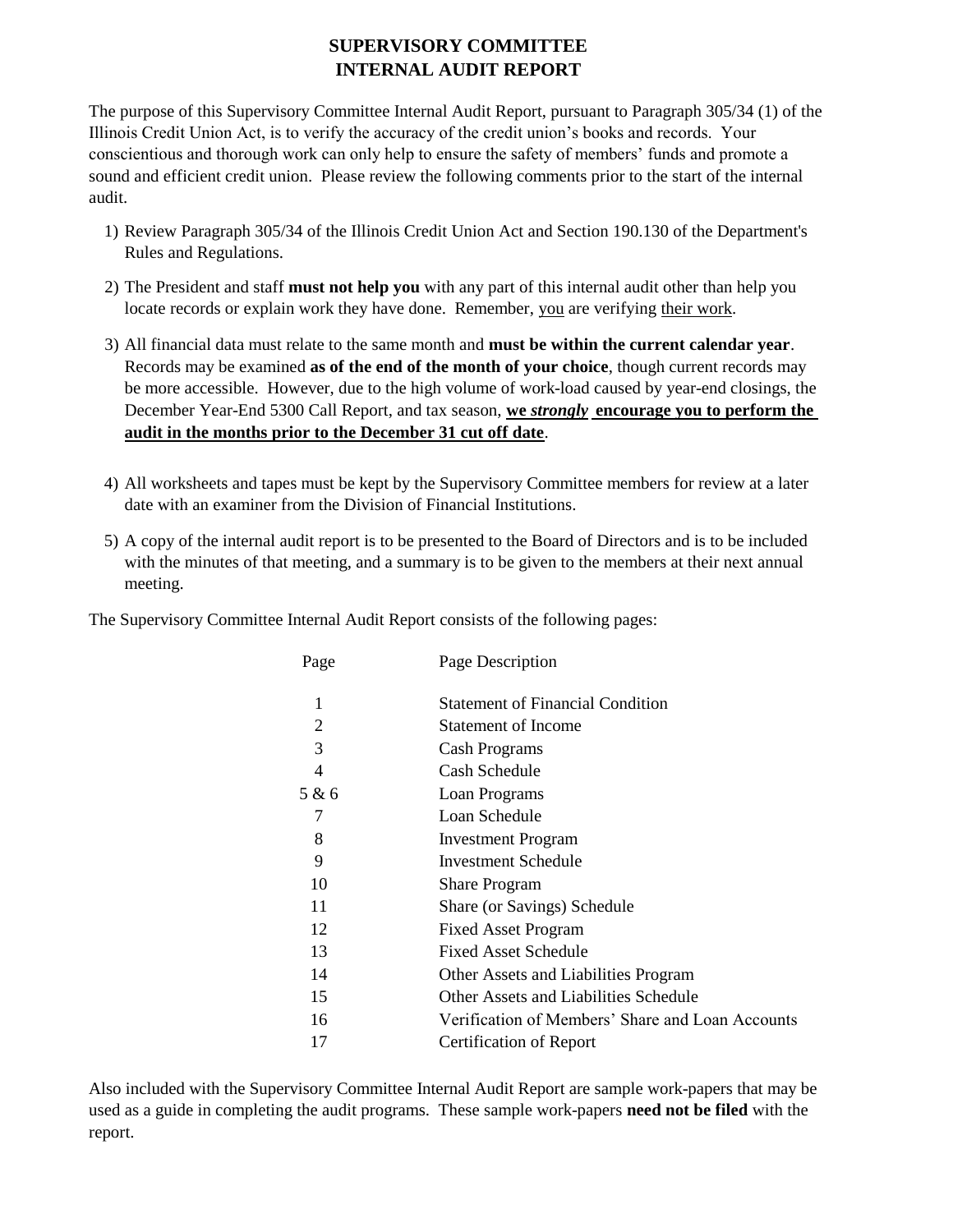In order to complete an Internal Audit Report, the following will be necessary:

- 1) Record the credit union's general ledger account balances on the Statement of Financial Condition (page 1). The total amount of assets **must agree** with the total amount of liabilities and equity.
- 2) Record the credit union's year-to-date income and expenses on the Statement of Income (page 2). The amounts should also be obtained from the general ledger. The net income (loss) should agree with the "Year-To-Date Net Income (loss)" as shown on page 1.
- 3) Complete the procedures and schedules as outlined in each of the following areas:

| Cash                         | pages $3 & 4$  |
|------------------------------|----------------|
| Loans                        | pages 5, 6 & 7 |
| Investments                  | pages 8 & 9    |
| <b>Shares</b>                | pages 10 & 11  |
| <b>Fixed Assets</b>          | pages 12 & 13  |
| Other Assets and Liabilities | pages 14 & 15  |
| Verification of Accounts     | page 16        |

The person completing each procedure should initial and date in the appropriate space provided. **Please note "N/A" if a certain procedure is not applicable for your credit union**.

- 4) Throughly read the "Verification of Accounts Information". Record the most recent account verification results in the appropriate areas on page 16. You are reminded that **an account verification must be conducted each calendar year**. 100% verification is required once every two years (see 190.130 of the Illinois Credit Union Act Rules and Regulations).
- 5) Sign and notarize page 17 of the Supervisory Committee Internal Audit Report. **All current members of the Supervisory Committee must sign the Report**.
- 6) Retain a copy for your file and return a copy to:

**Email:** FPR.CreditUnion@Illinois.gov

**FAX:** 217-557-8461

#### **US Mail:**

IDFPR - Credit Union Section 320 W. Washington, Suite 550 Springfield, Illinois 62786

If you have any questions or concerns with respect to this Supervisory Committee Internal Audit Report, please contact the Credit Union Section at (217) 782-2834.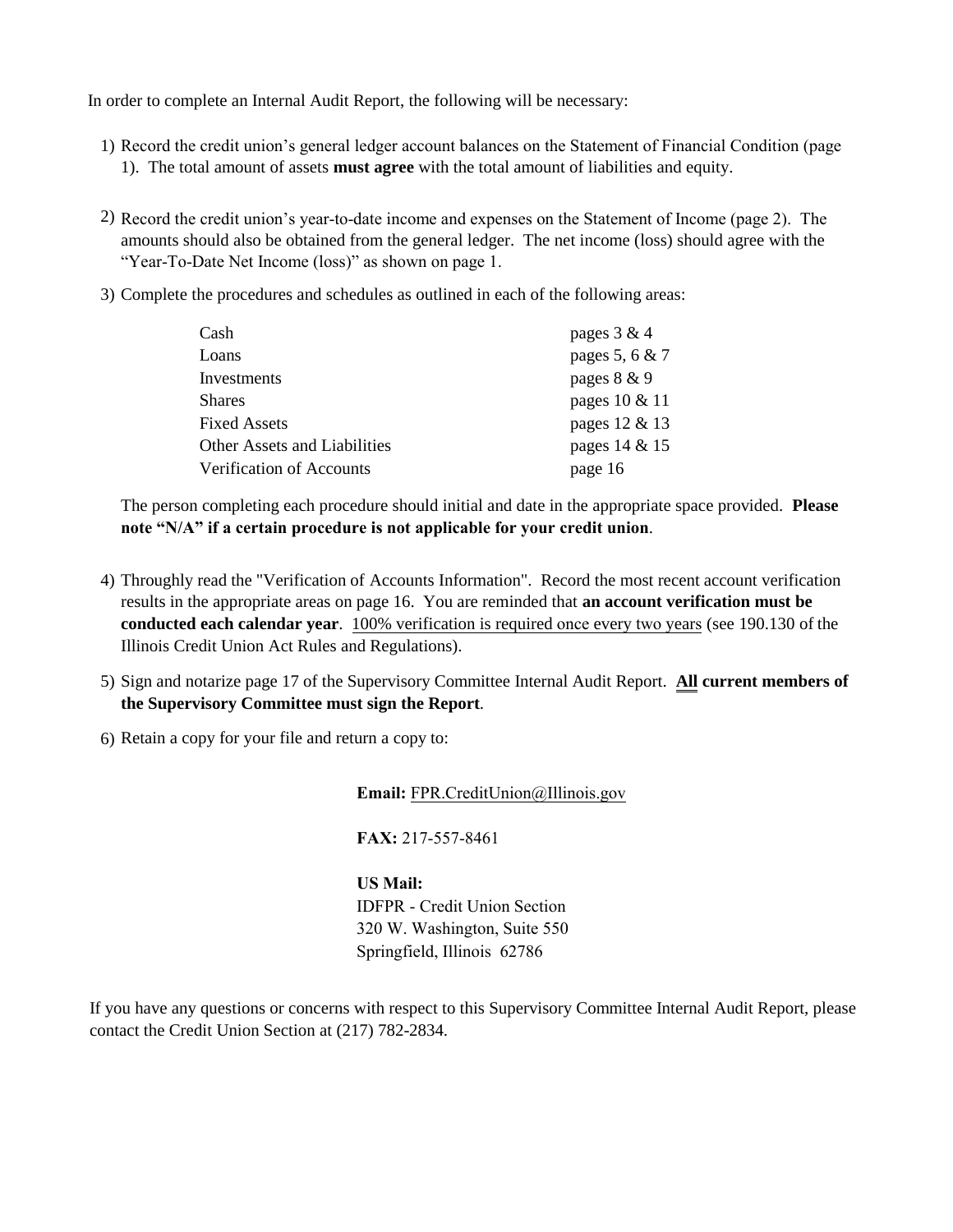#### **VERIFICATION OF ACCOUNTS**

#### **Section 190.130 Verification of Share and Loan Accounts**

a) The Supervisory Committee must make or cause to be made at least once each year a reasonable percentage verification of members' share and loan accounts. Except when prior written permission is given by the Division, for good cause shown, the verification results are to be reported in the Supervisory Committee Report filed with the Division. The verification shall be conducted by the Committee, or by a registered public accountant, under the supervision of the Committee.

- b) Verifications Conducted by the Supervisory Committee
	- 1) The Committee must test 100% of the accounts at least once every two years; however, the Committee may submit a modified program using generally accepted auditing standards for approval by the Division. When conducting the verification, the Committee must establish the following controls:
		- A) The commencement of the verification must be on a surprise basis, including taking possession and control of books and records, or copies thereof, necessary for the audit.
		- B) All work is to be done by the Supervisory Committee or its designated agents; all credit union staff, employees and other directors shall not be involved, other than to explain exceptions.
		- C) General notice of the verification is to be publicized to the membership in the credit union offices and by other appropriate means.
		- D) Separate records of members' share and loan account trial balances are to be maintained by the Committee; the Committee must also maintain a separate list of members that is to be updated from the Board minutes for new and terminated members.
		- E) All responses and communications to the verifications by members must be to the Supervisory Committee or its agents.
		- F) All records supporting the verification are to be retained by the Supervisory Committee.
	- 2) Verification requests may be of either the positive kind, which requires a direct reply or attestation by the member as to the correctness or the balances, or the negative kind, which require replies only if the information listed is, in the opinion of the member, incorrect. Provided however, that the following accounts must be verified using the positive method:
		- A) Inactive or dormant accounts members' accounts that show no member initiated activity for at least 3 years.
		- B) Accounts with recent activity following a period of at least 3 years of dormancy.
		- C) Accounts that show unusually large share withdrawals.
		- D) Accounts that have delinquent loans.
		- E) Share and loan accounts closed or charged off since the last verification was conducted.
		- F) Accounts where negative requests are returned due to an inaccurate address.

#### **If the credit union does not have any accounts applicable to the above seven (7) accounts, please indicate so on page 16 (the Verification Page).**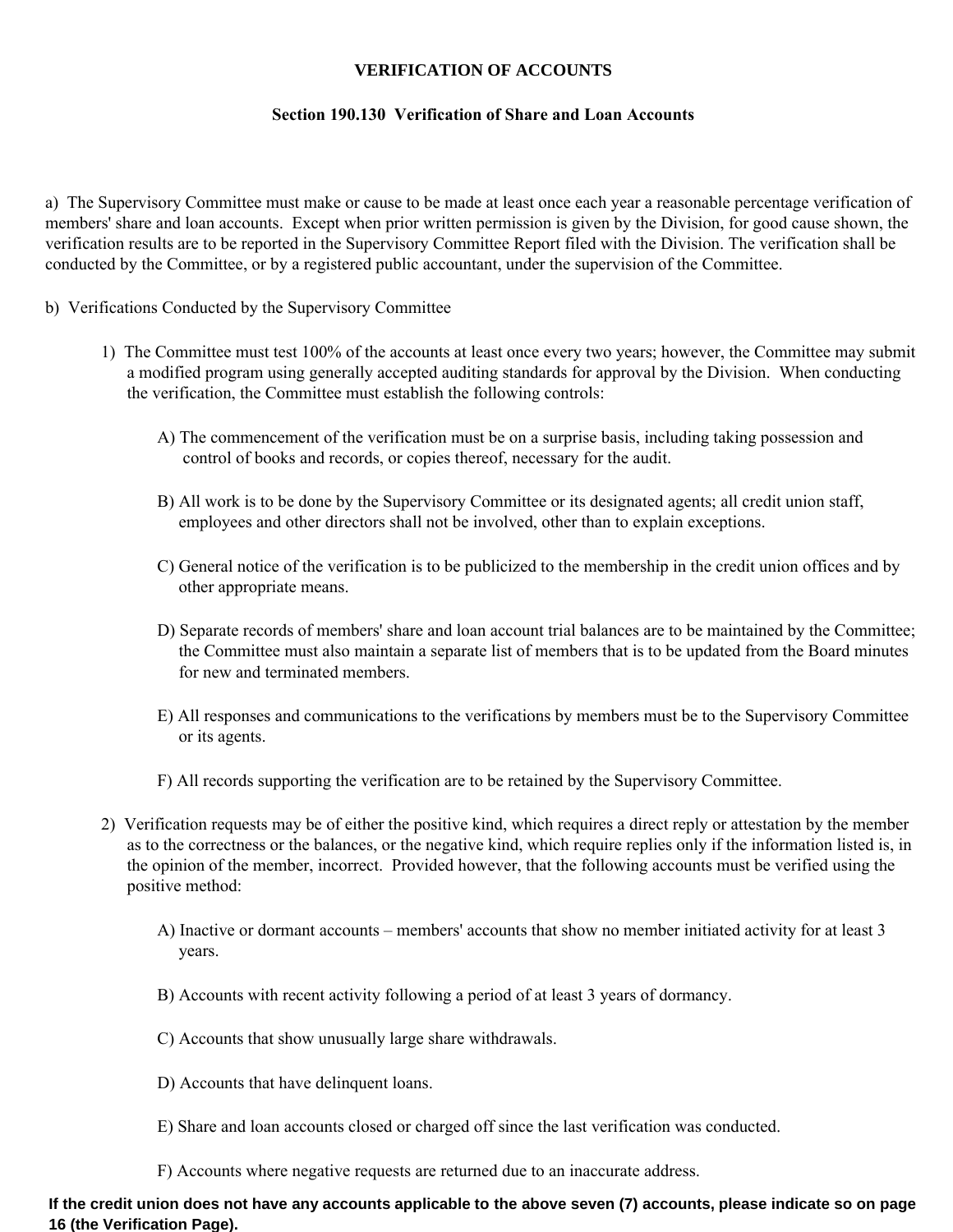- G) Any other accounts with unusual or significant activity, or which, in the judgment of the Committee, should be done on a positive basis to verify the integrity of the negative verification requests.
- 3) All discrepancies reported should be resolved and, if known, the reason for the error shall be reported to the board, along with the results of the audit.

c) Verification Conducted by a CPA Firm or Individual Registered with the State of Illinois to Practice as a Public Accountant

- 1) When the Supervisory Committee's audit is performed by a CPA or a Registered Public Accountant, either positive or negative verification requests may be used. The extent and nature of all tests is to be decided jointly by the Committee and the CPA or Registered Public Accountant.
- 2) At the conclusion of the audit, a statement must be given that reflects the work performed and the responsibilities accepted by the firm or individual. This statement shall be signed by the person in charge of the audit, or by the person who accepts responsibility for the firm, and shall be attached to the audit report given to the board of directors.

(Source: Amended at 37 Ill. Reg. 12450, effective July 16, 2013)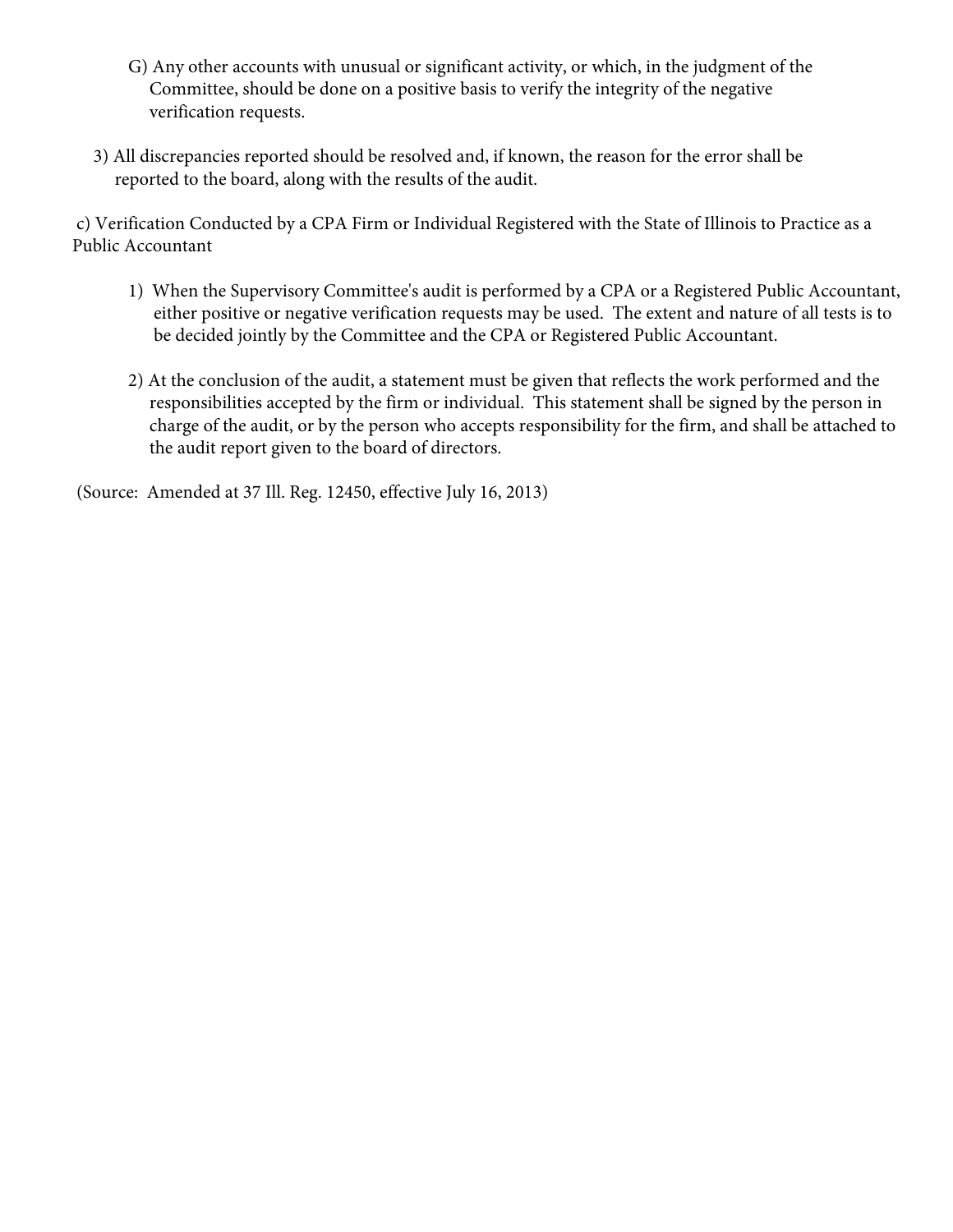# **STATEMENT OF FINANCIAL CONDITION**

## **CREDIT UNION:**

|     |                                                                       | <b>Month</b>       | <b>Day</b>                        | Year                     |
|-----|-----------------------------------------------------------------------|--------------------|-----------------------------------|--------------------------|
|     | <b>Assets</b>                                                         | <b>Detail Page</b> |                                   | (Use Whole Dollars Only) |
| 1.  | <b>Total Loans</b>                                                    | (7)                |                                   |                          |
| 2.  | <b>Less Allowance for Loan Losses</b><br>-Net Loans                   | (7)                |                                   |                          |
| 3.  | <b>Cash - and Cash Equivalents</b>                                    | (4)                |                                   |                          |
| 4.  | <b>Total Investments</b>                                              | (9)                |                                   |                          |
| 5.  | <b>Fixed Assets (cost)</b>                                            | (13)               | \$                                |                          |
|     | <b>Less - Accumulated Depreciation</b><br>- Book Value - Fixed Assets | (13)               |                                   |                          |
| 6   | <b>Insurance Capitalization Deposit</b>                               | (15)               |                                   |                          |
| 7   | <b>Prepaid Expenses</b>                                               | (15)               |                                   |                          |
| 8.  | <b>Other Assets</b>                                                   | (15)               |                                   |                          |
| 9.  |                                                                       |                    | <b>TOTAL ASSETS</b>               |                          |
|     | <b>LIABILITIES SHARES &amp; EQUITY</b>                                |                    |                                   |                          |
|     | 10. Accounts Payable                                                  | (15)               |                                   |                          |
|     | 11. Total Borrowings                                                  | (15)               |                                   |                          |
|     | 12. Accrued Dividends Payable                                         | (15)               |                                   |                          |
|     | 13. Accrued Expenses/Other Liabilities                                | (15)               |                                   |                          |
|     | 14. Total Shares and Deposits                                         | (11)               |                                   |                          |
|     | 15. Regular Reserve                                                   |                    |                                   |                          |
|     | <b>16. Investment Valuation Reserve</b>                               |                    |                                   |                          |
|     | 17. Other Reserves                                                    |                    |                                   |                          |
|     | 18. Undivided Earnings                                                |                    |                                   |                          |
|     | 19. Year-To-Date Net Income (Loss)                                    | (2)                |                                   |                          |
| 20. |                                                                       |                    | <b>TOTAL LIABILITIES + EQUITY</b> |                          |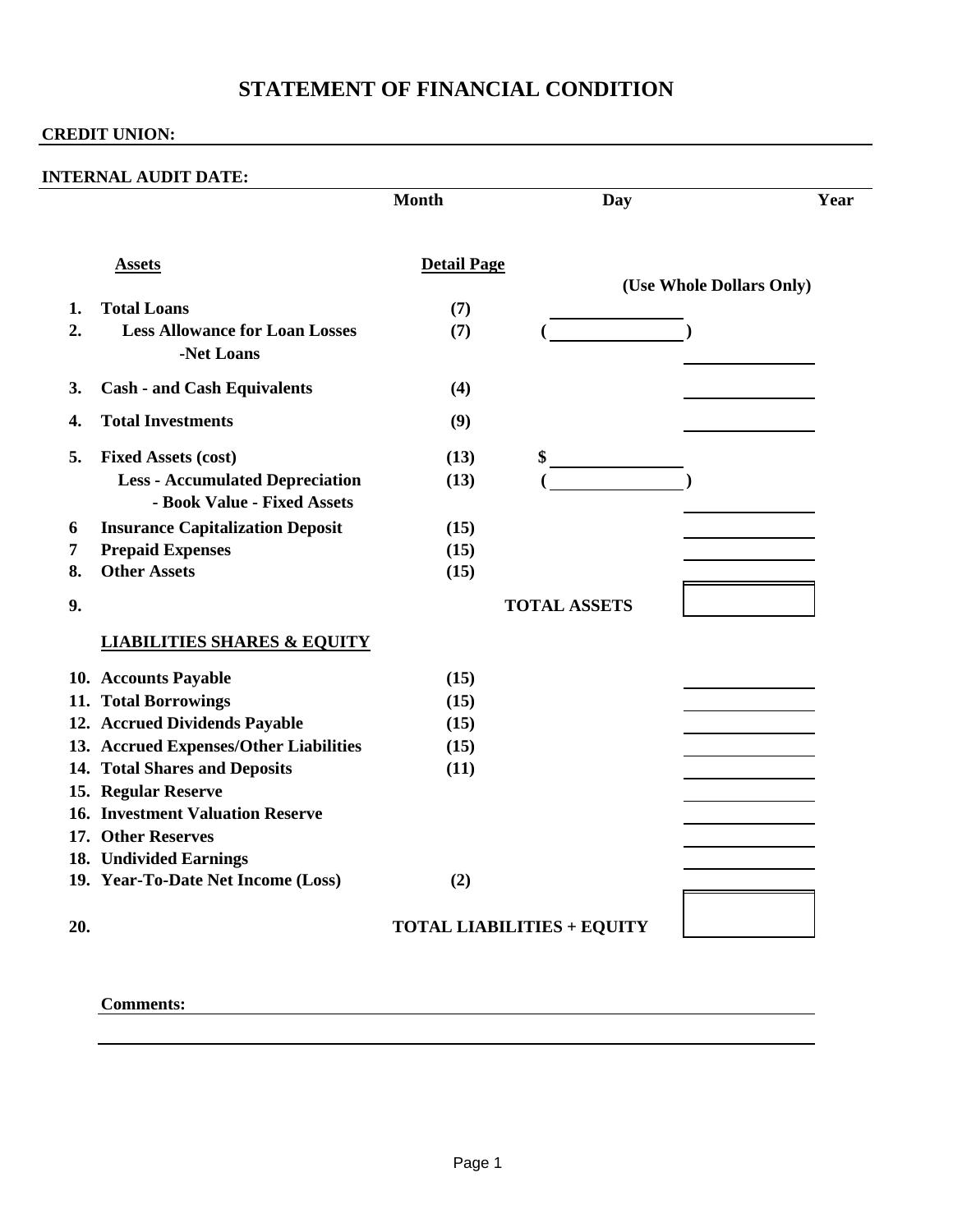## **STATEMENT OF INCOME**

|     | <b>INTERNAL AUDIT DATE:</b>                                                       |                          |      |
|-----|-----------------------------------------------------------------------------------|--------------------------|------|
|     | Month                                                                             | Day                      | Year |
|     | <b>OPERATING INCOME</b>                                                           | (Use Whole Dollars Only) |      |
|     |                                                                                   | Year-To-Date             |      |
| 1.  | <b>Interest on Loans</b>                                                          | \$                       |      |
| 2.  | (Less) Interest Refunded                                                          |                          |      |
| 3.  | <b>Investment Income</b>                                                          |                          |      |
| 4.  | <b>Fee Income</b>                                                                 |                          |      |
| 5.  | <b>Income (Loss) from Trading Securities</b>                                      |                          |      |
| 6.  | <b>Other Operating Income</b>                                                     |                          |      |
| 7.  | <b>TOTAL GROSS INCOME \$</b>                                                      |                          | (a)  |
|     | <b>OPERATING EXPENSES</b>                                                         |                          |      |
| 8.  | <b>Compensation and Benefits</b>                                                  | \$                       |      |
| 9.  | <b>Travel and Conference</b>                                                      |                          |      |
| 10. | <b>Office Occupancy</b>                                                           |                          |      |
|     | 11. Office Operations                                                             |                          |      |
|     | 12. Educational and Promotional                                                   |                          |      |
|     | 13. Loan Servicing Expense                                                        |                          |      |
|     | 14. Professional and Outside Services                                             |                          |      |
|     | 15. Provision for Loan Losses                                                     |                          |      |
|     | 16. Provision for Investment Losses                                               |                          |      |
|     | 17. Members Insurance and Bond                                                    |                          |      |
|     | 18. Operating Fees (Exam and/or Supervision Fees)<br>19. Misc. Operating Expenses |                          |      |
| 20. | <b>TOTAL OPERATING EXPENSES \$</b>                                                |                          | (b)  |
| 21. | INCOME (LOSS) FROM OPERATIONS (a) - (b) = $$$                                     |                          | (c)  |
| 22. | Gain (Loss) on Sale of Investments (Not Trading Securities)                       |                          |      |
|     | 23. Gain (Loss) on Disposition of Fixed Assets                                    |                          |      |
|     | 24. Other Non-Operating Gains (Losses)                                            |                          |      |
| 25. | <b>INCOME (LOSS) BEFORE COST OF FUNDS \$</b>                                      |                          |      |
|     | 26. Interest on Borrowed Money                                                    |                          |      |
|     | 27. Dividends on Shares                                                           |                          |      |
|     | 28. Interest on Deposits                                                          |                          |      |
| 29. | <b>NET INCOME (LOSS) \$</b>                                                       |                          |      |
|     |                                                                                   |                          |      |
|     | Comments:                                                                         |                          |      |
|     |                                                                                   |                          |      |
|     |                                                                                   |                          |      |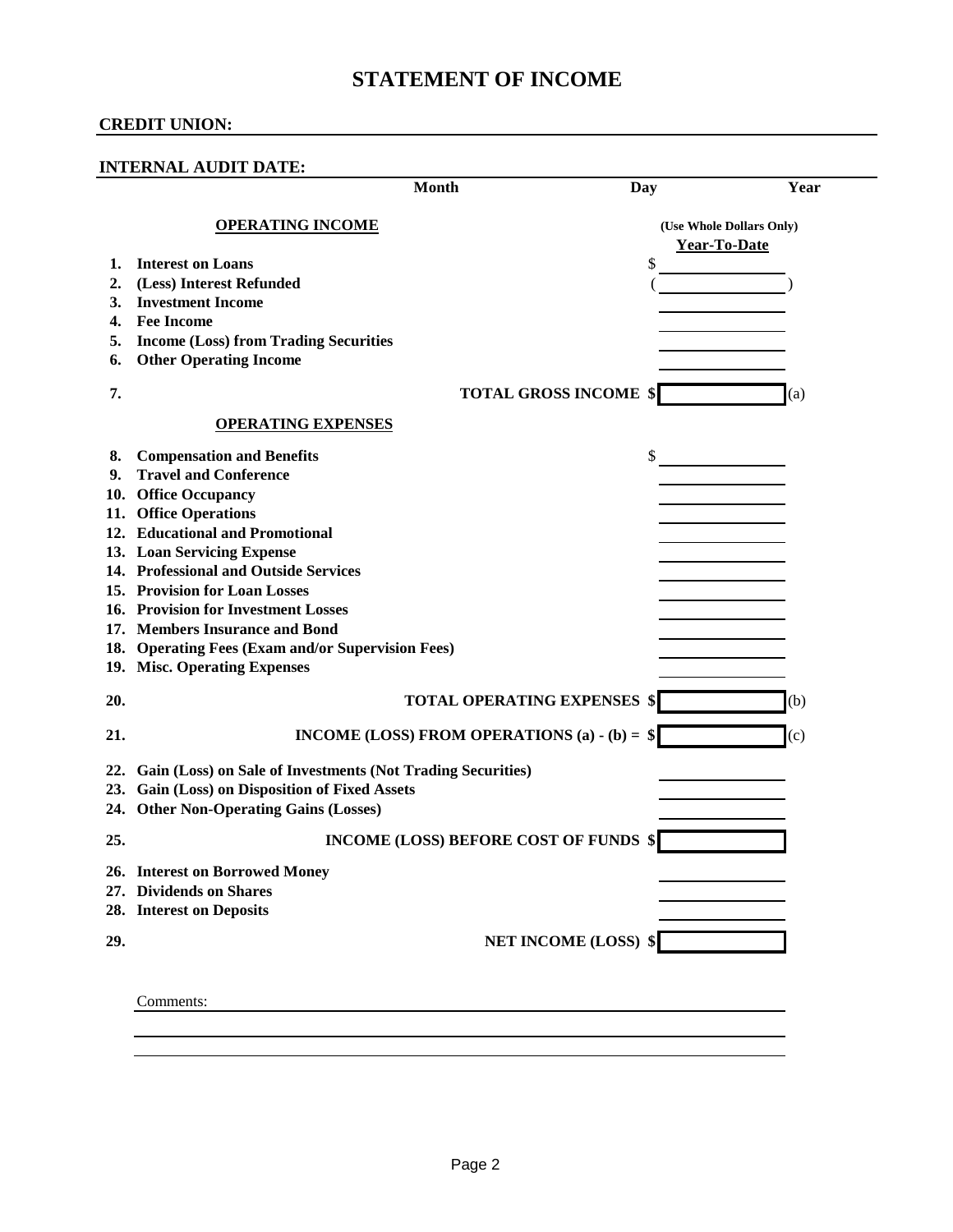# **CASH PROGRAM**

| • To determine if cash on hand and cash in checking account(s) reconcile to the general ledger balance.<br>• To determine whether or not cash transactions are properly recorded in a timely manner.<br>Completed<br>by | Date      |
|-------------------------------------------------------------------------------------------------------------------------------------------------------------------------------------------------------------------------|-----------|
|                                                                                                                                                                                                                         |           |
|                                                                                                                                                                                                                         | Completed |
|                                                                                                                                                                                                                         |           |
|                                                                                                                                                                                                                         |           |
|                                                                                                                                                                                                                         |           |
|                                                                                                                                                                                                                         |           |
|                                                                                                                                                                                                                         |           |
|                                                                                                                                                                                                                         |           |
|                                                                                                                                                                                                                         |           |
|                                                                                                                                                                                                                         |           |
|                                                                                                                                                                                                                         |           |
|                                                                                                                                                                                                                         |           |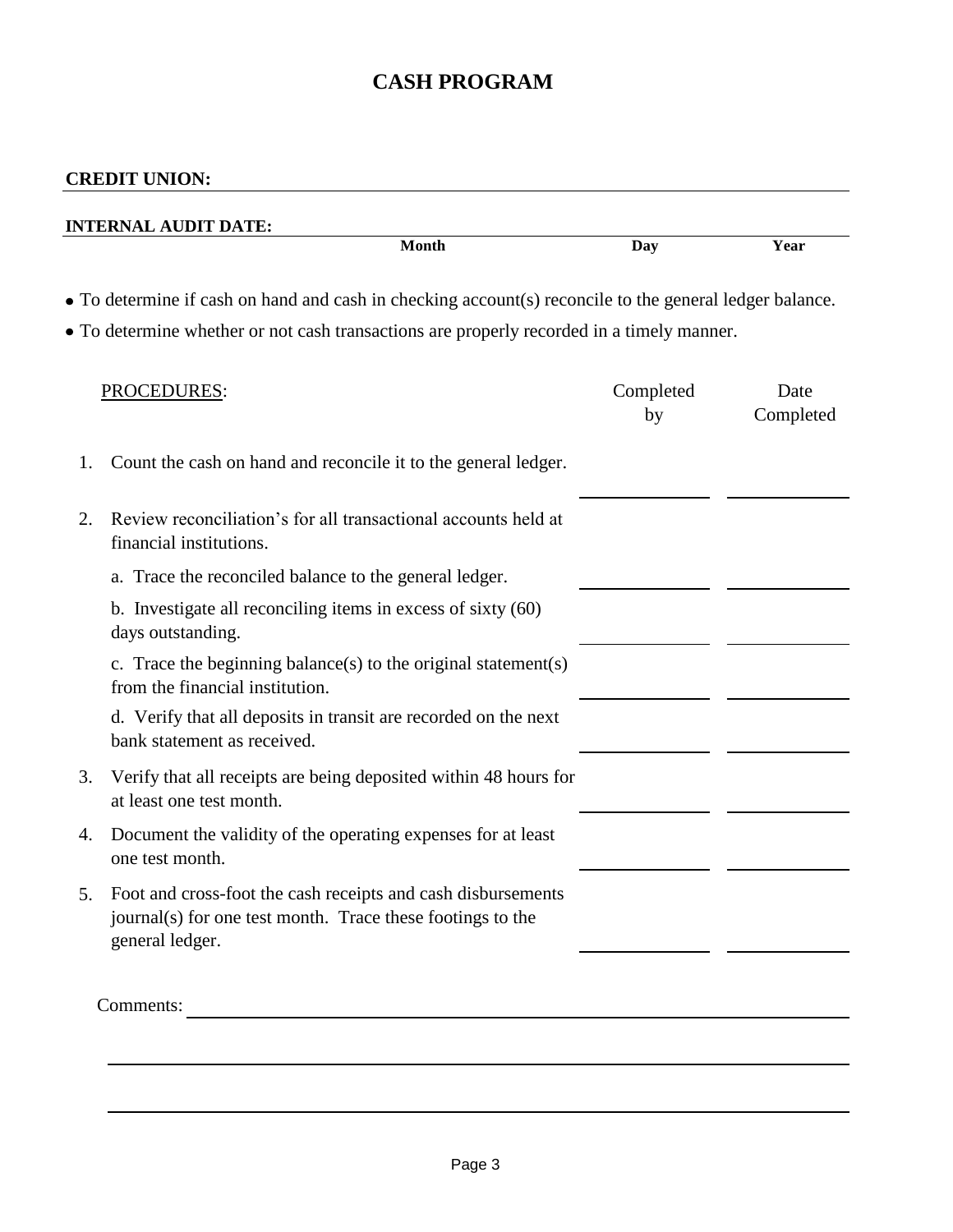## **CASH SCHEDULE**

## **(Please mark N/A if not applicable)**

## **CREDIT UNION:**

|                   |                                                                                                                                                                                                                                                                                                                                                              | <b>Month</b>                                                                                                                                                                                                                                                                                                                                                                                                                                                                                                               | Day                      | Year                  |
|-------------------|--------------------------------------------------------------------------------------------------------------------------------------------------------------------------------------------------------------------------------------------------------------------------------------------------------------------------------------------------------------|----------------------------------------------------------------------------------------------------------------------------------------------------------------------------------------------------------------------------------------------------------------------------------------------------------------------------------------------------------------------------------------------------------------------------------------------------------------------------------------------------------------------------|--------------------------|-----------------------|
|                   |                                                                                                                                                                                                                                                                                                                                                              |                                                                                                                                                                                                                                                                                                                                                                                                                                                                                                                            | (Use Whole Dollars Only) |                       |
|                   | <b>CASH ON HAND</b>                                                                                                                                                                                                                                                                                                                                          |                                                                                                                                                                                                                                                                                                                                                                                                                                                                                                                            |                          |                       |
| <b>Vault Cash</b> |                                                                                                                                                                                                                                                                                                                                                              |                                                                                                                                                                                                                                                                                                                                                                                                                                                                                                                            | \$                       |                       |
|                   | <b>Teller Drawer Cash</b>                                                                                                                                                                                                                                                                                                                                    |                                                                                                                                                                                                                                                                                                                                                                                                                                                                                                                            |                          |                       |
|                   |                                                                                                                                                                                                                                                                                                                                                              | <b>TOTAL</b>                                                                                                                                                                                                                                                                                                                                                                                                                                                                                                               | $(a)$ \$                 |                       |
|                   | <b>CASH IN TRANSACTIONAL BANK ACCOUNTS</b>                                                                                                                                                                                                                                                                                                                   |                                                                                                                                                                                                                                                                                                                                                                                                                                                                                                                            |                          |                       |
|                   | Institution #1 (below)                                                                                                                                                                                                                                                                                                                                       |                                                                                                                                                                                                                                                                                                                                                                                                                                                                                                                            |                          |                       |
|                   | Institution #2 (below)                                                                                                                                                                                                                                                                                                                                       |                                                                                                                                                                                                                                                                                                                                                                                                                                                                                                                            |                          |                       |
|                   | Institution #3 (below)                                                                                                                                                                                                                                                                                                                                       |                                                                                                                                                                                                                                                                                                                                                                                                                                                                                                                            |                          |                       |
|                   | <b>Institution #4 (below)</b>                                                                                                                                                                                                                                                                                                                                |                                                                                                                                                                                                                                                                                                                                                                                                                                                                                                                            |                          |                       |
|                   |                                                                                                                                                                                                                                                                                                                                                              | Corporate Credit Union #5 (below) (not including investments                                                                                                                                                                                                                                                                                                                                                                                                                                                               |                          |                       |
|                   | and PCB accounts which belong on Page 9)                                                                                                                                                                                                                                                                                                                     |                                                                                                                                                                                                                                                                                                                                                                                                                                                                                                                            |                          |                       |
|                   |                                                                                                                                                                                                                                                                                                                                                              | <b>TOTAL</b>                                                                                                                                                                                                                                                                                                                                                                                                                                                                                                               | $(b)$ \$                 |                       |
|                   | <b>TOTAL CASH on hand and Transactional Accounts</b>                                                                                                                                                                                                                                                                                                         |                                                                                                                                                                                                                                                                                                                                                                                                                                                                                                                            |                          |                       |
|                   | from Financial Institutions                                                                                                                                                                                                                                                                                                                                  |                                                                                                                                                                                                                                                                                                                                                                                                                                                                                                                            | $(a + b)$                | $(*)$                 |
|                   | (*) Balance should agree with line 3, page 1.                                                                                                                                                                                                                                                                                                                |                                                                                                                                                                                                                                                                                                                                                                                                                                                                                                                            |                          |                       |
|                   | <b>Institution #1</b>                                                                                                                                                                                                                                                                                                                                        | <b>Institution #2</b>                                                                                                                                                                                                                                                                                                                                                                                                                                                                                                      |                          |                       |
|                   |                                                                                                                                                                                                                                                                                                                                                              |                                                                                                                                                                                                                                                                                                                                                                                                                                                                                                                            |                          | <b>Institution #3</b> |
|                   |                                                                                                                                                                                                                                                                                                                                                              |                                                                                                                                                                                                                                                                                                                                                                                                                                                                                                                            |                          |                       |
|                   |                                                                                                                                                                                                                                                                                                                                                              |                                                                                                                                                                                                                                                                                                                                                                                                                                                                                                                            |                          |                       |
| Account #         | <u> 1989 - Johann Barn, mars ann an t-Amhain Aonaich an t-Aonaich an t-Aonaich ann an t-Aonaich ann an t-Aonaich</u><br><u>and the community of the community of the community of the community of the community of the community of the community of the community of the community of the community of the community of the community of the community</u> | the control of the control of the control of<br>$\frac{1}{2} \left( \frac{1}{2} \right) \left( \frac{1}{2} \right) \left( \frac{1}{2} \right) \left( \frac{1}{2} \right) \left( \frac{1}{2} \right) \left( \frac{1}{2} \right) \left( \frac{1}{2} \right) \left( \frac{1}{2} \right) \left( \frac{1}{2} \right) \left( \frac{1}{2} \right) \left( \frac{1}{2} \right) \left( \frac{1}{2} \right) \left( \frac{1}{2} \right) \left( \frac{1}{2} \right) \left( \frac{1}{2} \right) \left( \frac{1}{2} \right) \left( \frac$ |                          |                       |
|                   | <b>Institution #4</b>                                                                                                                                                                                                                                                                                                                                        | <b>Institution #5</b>                                                                                                                                                                                                                                                                                                                                                                                                                                                                                                      |                          |                       |
|                   |                                                                                                                                                                                                                                                                                                                                                              |                                                                                                                                                                                                                                                                                                                                                                                                                                                                                                                            |                          |                       |
|                   |                                                                                                                                                                                                                                                                                                                                                              |                                                                                                                                                                                                                                                                                                                                                                                                                                                                                                                            |                          |                       |
|                   | Address                                                                                                                                                                                                                                                                                                                                                      |                                                                                                                                                                                                                                                                                                                                                                                                                                                                                                                            |                          |                       |
|                   | the contract of the contract of the contract of the contract of the contract of                                                                                                                                                                                                                                                                              |                                                                                                                                                                                                                                                                                                                                                                                                                                                                                                                            |                          |                       |
|                   | Account #                                                                                                                                                                                                                                                                                                                                                    |                                                                                                                                                                                                                                                                                                                                                                                                                                                                                                                            |                          |                       |
| <b>Comments:</b>  |                                                                                                                                                                                                                                                                                                                                                              |                                                                                                                                                                                                                                                                                                                                                                                                                                                                                                                            |                          |                       |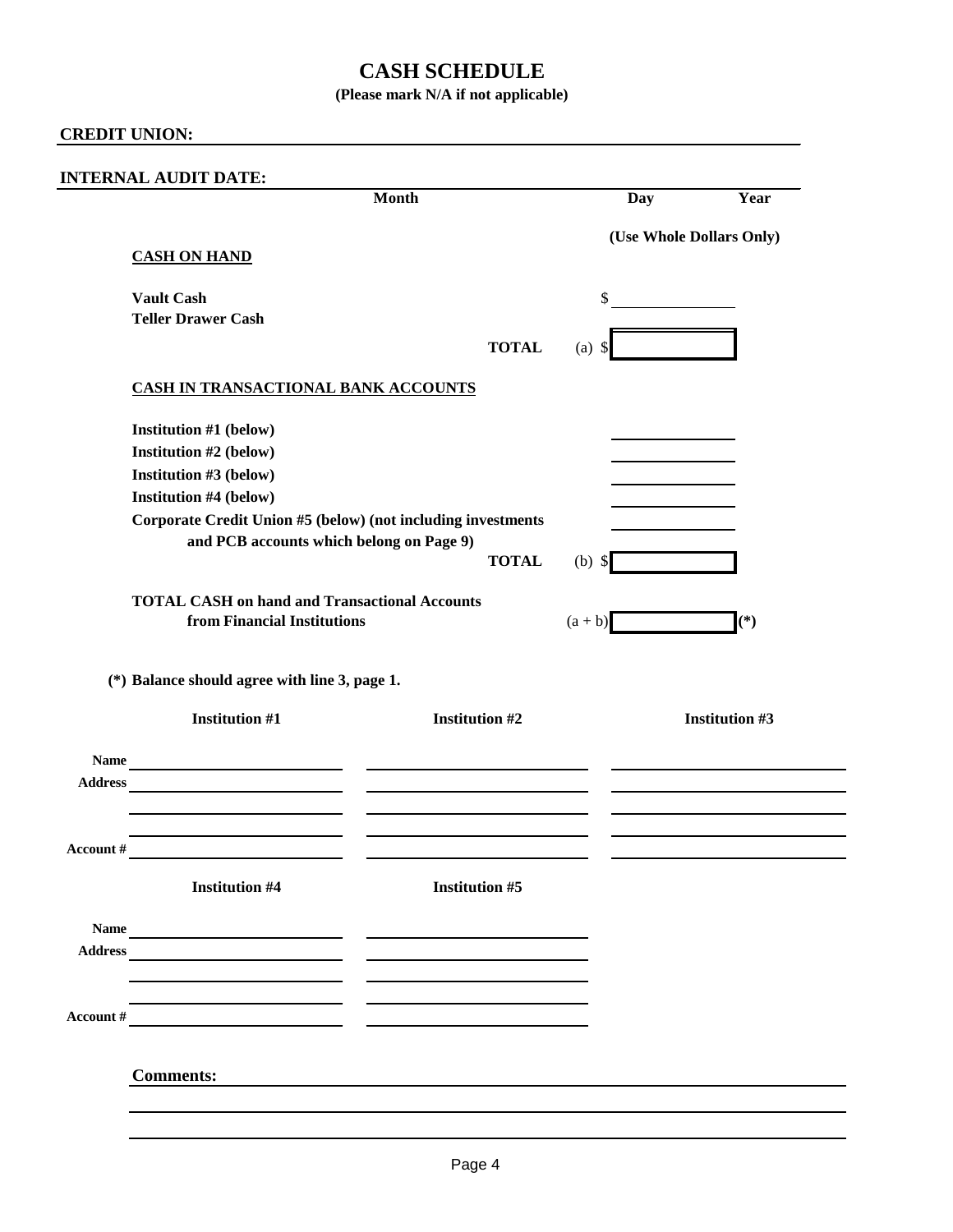# **LOAN PROGRAM**

## **(Please mark N/A if not applicable)**

|           | <b>INTERNAL AUDIT DATE:</b>                                                                                                                                          |                 |                   |
|-----------|----------------------------------------------------------------------------------------------------------------------------------------------------------------------|-----------------|-------------------|
|           | <b>Month</b><br>Purpose:                                                                                                                                             | <b>Day</b>      | Year              |
| $\bullet$ | To ensure that delinquent loans are being reported accurately.                                                                                                       |                 |                   |
| ٠         | To determine proper documentation is obtained on loans.                                                                                                              |                 |                   |
| $\bullet$ | To verify that the aggregate amount of the subsidiary ledger(s) agree(s) with the general<br>ledger control.                                                         |                 |                   |
| ٠         | To determine if the Reserve/Allowance for Loan Losses account is properly funded.                                                                                    |                 |                   |
| ٠         | To determine compliance with written lending and collection procedures.                                                                                              |                 |                   |
|           | Policies:                                                                                                                                                            | Yes             | N <sub>o</sub>    |
|           | 1. Is there a Lending Policy available for use by all interested parties?                                                                                            |                 |                   |
|           | 2. Is there a Collection Policy available for use by all interested<br>parties?                                                                                      |                 |                   |
|           | 3. Do the above policies indicate they have been approved by the<br><b>Board of Directors?</b>                                                                       |                 |                   |
|           | 3a. Date of approval for the Lending Policy? ___________________________________<br>3b. Date of approval for the Collection Policy?                                  |                 |                   |
| 4.        | Are these policies being followed by administrative personnel in<br>conducting their daily operations?                                                               |                 |                   |
|           | Procedures:                                                                                                                                                          | Completed<br>by | Date<br>Completed |
|           | 1. Review the accuracy of the delinquent loan report by re-computing<br>the number of months past due on various loans listed in the report.                         |                 |                   |
|           | 2. Check at least 10% of the loans classified as current for possible<br>delinquency (maximum of 25 loans).                                                          |                 |                   |
|           | 3. Evaluate all delinquent loans for collectability and determine<br>which loans, if any, should be charged off.                                                     |                 |                   |
|           | 4. Determine the adequacy of the balance in the Allowance for Loan<br>Losses Account in accordance with Section 190.70 of the<br>Departmental Rules and Regulations. |                 |                   |
|           | 5. Review all loans to directors, officers, and employees of the credit<br>union and check for delinquency, proper loan documentation and<br>approval.               |                 |                   |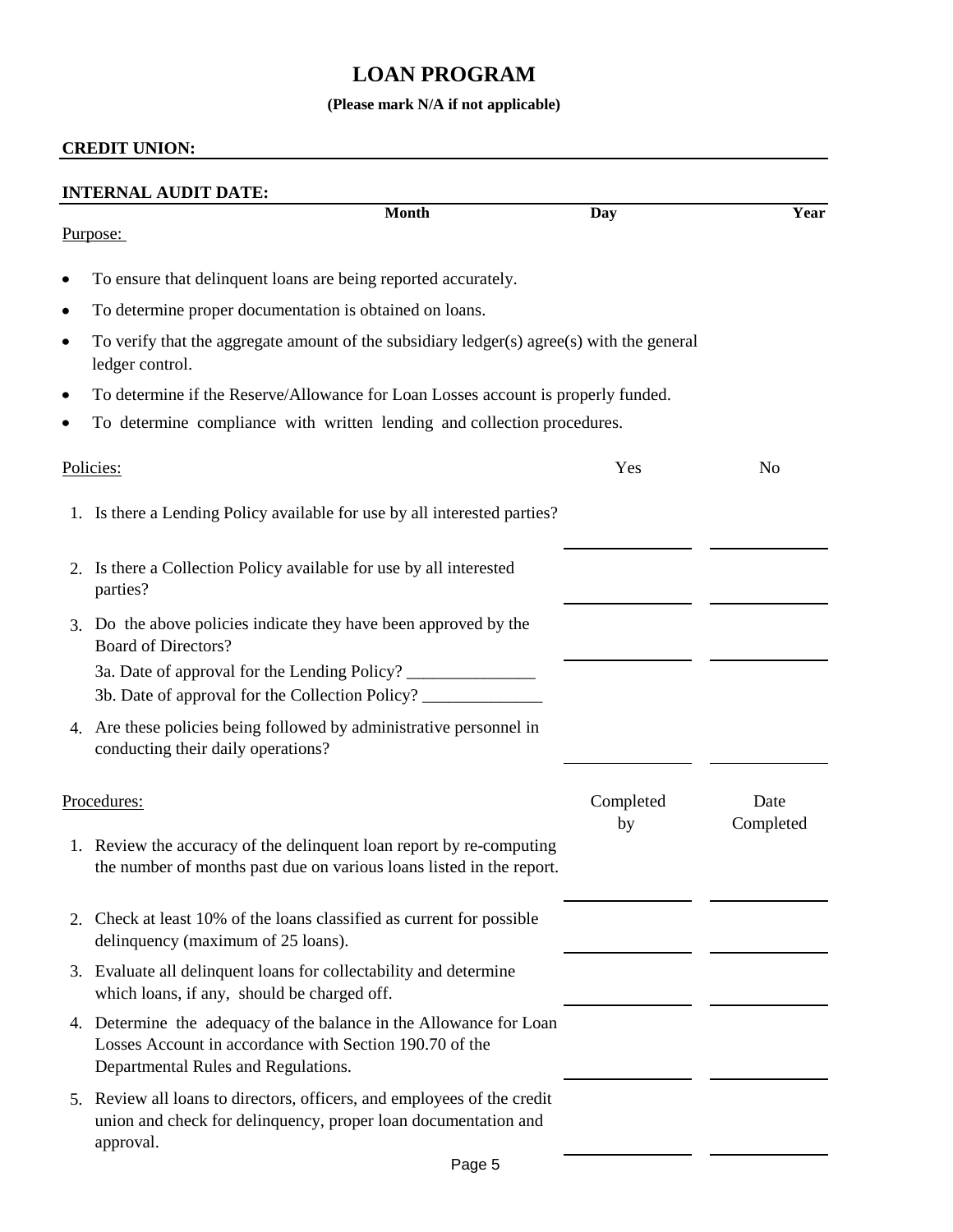## **LOAN PROGRAM**

## **(Please mark N/A if not applicable)**

|                                                                                                                                                                                                                                           | <b>Month</b> |           | Day             | Year              |
|-------------------------------------------------------------------------------------------------------------------------------------------------------------------------------------------------------------------------------------------|--------------|-----------|-----------------|-------------------|
| 6. Test sample a number of loan files for adequate<br>documentation and compliance with written lending<br>policies. At least 10% of all loan files should be tested                                                                      |              |           | Completed<br>By | Date<br>Completed |
| Compare the aggregate amount of the individual account<br>7.<br>totals (subsidiary ledgers) to the general ledger balance by<br>running an adding machine tape. If on computer, compare<br>the trial balance total to the general ledger. |              |           |                 |                   |
| 8. Review the collection activities for each delinquent loan<br>and verify compliance with written collection policies.                                                                                                                   |              |           |                 |                   |
| 9. Review files of charged off loans to determine if<br>collection effort is continuing.                                                                                                                                                  |              |           |                 |                   |
| (Mark below Yes or No)                                                                                                                                                                                                                    | <b>Yes</b>   | <b>No</b> |                 |                   |
| 10. Is there a record of all charged off loans?                                                                                                                                                                                           |              |           |                 |                   |
| 11. Have all collection efforts been exhausted?                                                                                                                                                                                           |              |           |                 |                   |
| 11. Is management alert to actions needed to<br>protect the credit union's assets when a<br>member files bankruptcy?                                                                                                                      |              |           |                 |                   |
| 12. Do the lending and collection policies<br>adequately cover the issue of credit cards?                                                                                                                                                 |              |           |                 |                   |
| 13. List below any recommendations for improvement(s) in the credit<br>union's current written lending and collection procedures.                                                                                                         |              |           |                 |                   |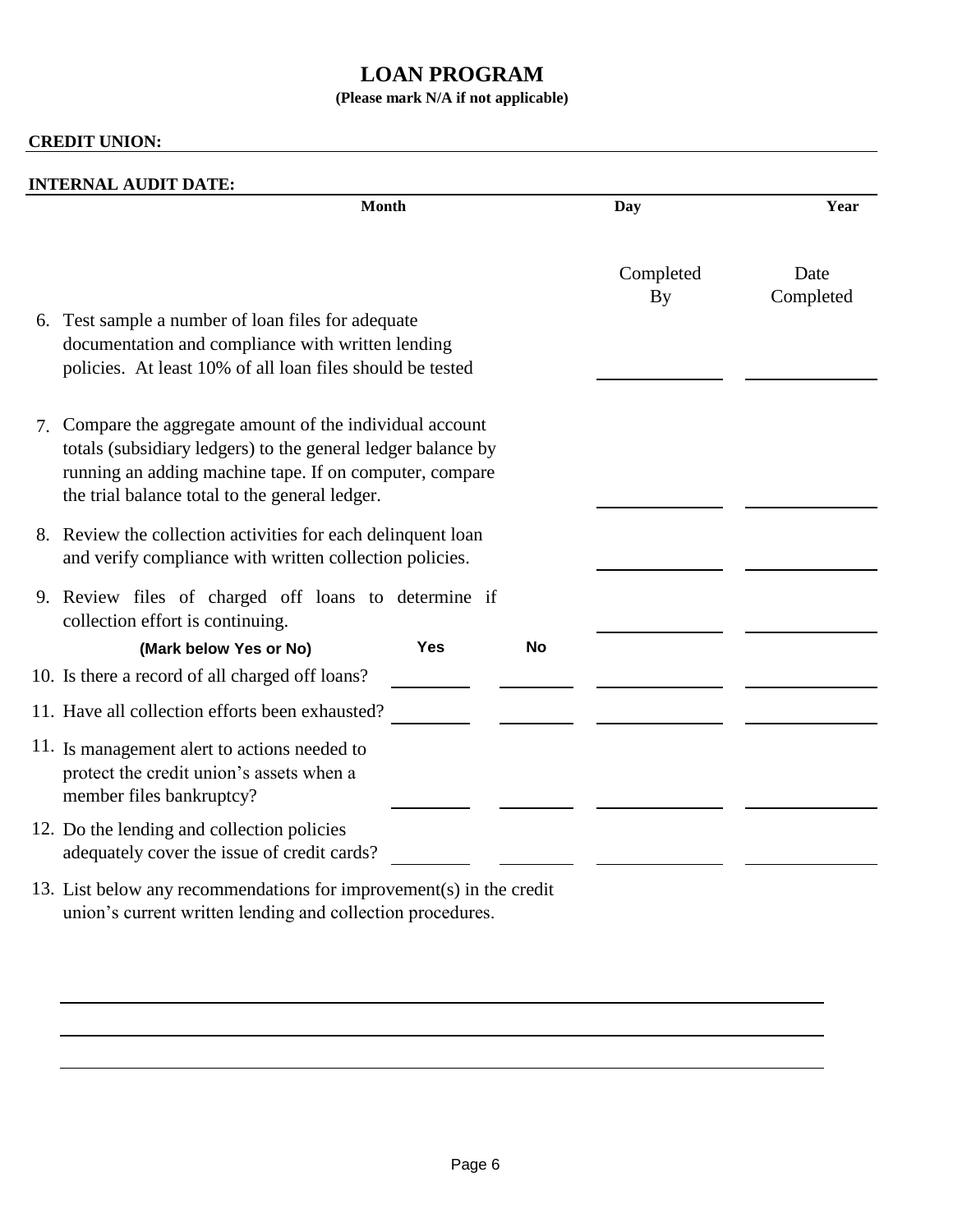## **LOAN SCHEDULE**

## **(Please mark N/A if not applicable)**

## **CREDIT UNION:**

## **INTERNAL AUDIT DATE:**

|     | <b>Month</b>                                    | Day           | Year                     |
|-----|-------------------------------------------------|---------------|--------------------------|
|     |                                                 |               | (Use Whole Dollars Only) |
|     | <b>TYPE OF LOAN</b>                             | <b>Number</b> | <b>Amount</b>            |
| 1.  | <b>Unsecured Credit Card Loans</b>              |               |                          |
| 2.  | <b>All Other Unsecured Loans</b>                |               |                          |
| 3.  | <b>Share Secured Loans</b>                      |               |                          |
| 4.  | <b>New Vehicle Loans</b>                        |               |                          |
| 5.  | <b>Used Vehicle Loans</b>                       |               |                          |
| 6.  | <b>First Mortgage Loans</b>                     |               |                          |
| 7.  | <b>Subordinate Mortgage Loans</b>               |               |                          |
| 8.  | <b>Insured or Pledged Loans</b>                 |               |                          |
| 9.  | <b>Other (Purchased or Non-Member Loans)</b>    |               |                          |
| 10. | <b>Commercial &amp; Agricultural Loans</b>      |               |                          |
|     |                                                 |               |                          |
|     | <b>TOTAL LOANS</b>                              |               |                          |
|     |                                                 |               |                          |
|     |                                                 |               |                          |
|     | <b>DELINQUENT LOANS</b>                         | <b>Number</b> | <b>Amount</b>            |
| 10. | "Slow" Loans (2 - less than 6 months)           |               |                          |
| 11. | "Doubtful" Loans (6 - less than 12 months)      |               |                          |
| 12. | "Loss" Loans (12 months or over)                |               |                          |
| 13. | <b>Other Delinquent Loans due to Bankruptcy</b> |               |                          |
|     |                                                 |               |                          |
|     | TOTAL DELINQUENT LOANS                          |               |                          |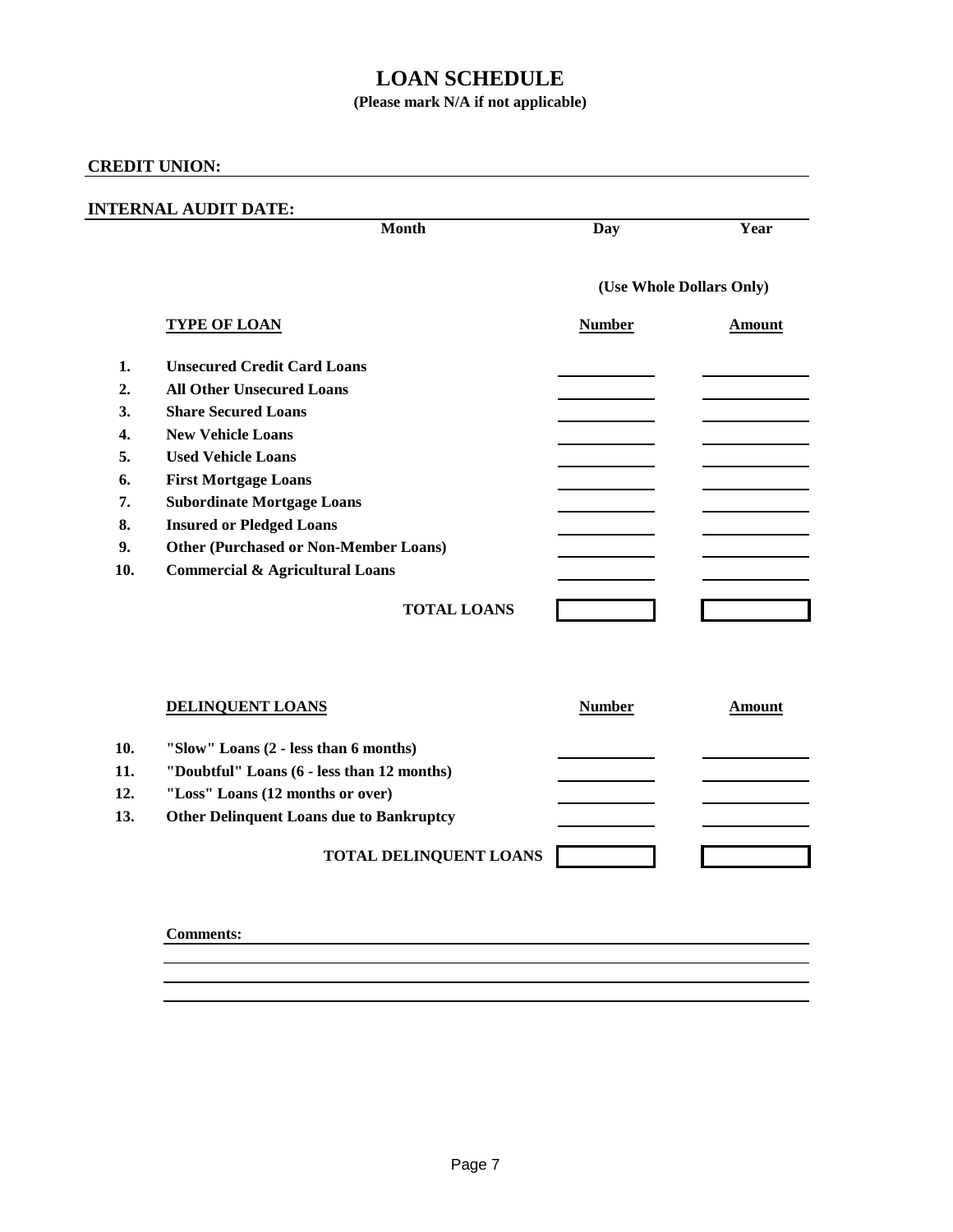## **INVESTMENT PROGRAM**

**(Please mark N/A if not applicable)**

|           | <b>INTERNAL AUDIT DATE:</b>                                                                                                                                   |              |                |
|-----------|---------------------------------------------------------------------------------------------------------------------------------------------------------------|--------------|----------------|
|           | <b>Month</b>                                                                                                                                                  | Day          | Year           |
| Purpose:  |                                                                                                                                                               |              |                |
|           | • To verify investment activity is carried out in accordance with written policy.                                                                             |              |                |
|           | • Confirm that current investments exist in the amount(s) shown in the general ledger.                                                                        |              |                |
|           | • Ensure that all investments are legally within the guidelines of Paragraph 305/59 of the<br>Illinois Credit Union Act.                                      |              |                |
|           | • To confirm that the credit union is categorizing investments according to (SFAS) 115.                                                                       |              |                |
| Policies: |                                                                                                                                                               | Yes          | N <sub>0</sub> |
|           | 1. Is there an Investment Policy available for use by all interested<br>parties?                                                                              |              |                |
|           | 2. Has the Investment Policy been updated to reflect the<br>requirements of FASB 115?                                                                         |              |                |
|           | 3. Does this policy indicate it has been approved by the Board of<br>Directors?                                                                               |              |                |
|           |                                                                                                                                                               |              |                |
|           | 4. Is the policy being followed by administrative personnel in<br>conducting daily operations?                                                                |              |                |
|           | Procedures:                                                                                                                                                   | Completed by | Date Completed |
|           | 1. Verify all investment balances in writing, unless they can be<br>confirmed by the original statement, passbook, etc.                                       |              |                |
|           | 2. Confirm that all investments are allowable under Section 305/59<br>of the Illinois Credit Union Act.                                                       |              |                |
|           | 3. Review current written investment policies to determine if all<br>investment activity is in compliance with the policies.                                  |              |                |
|           | 4. Review the credit union's method of accounting for premiums<br>and discounts on investment securities, if applicable.                                      |              |                |
|           | 5. Obtain the market value and maturity of all investments.                                                                                                   |              |                |
|           | 6. Verify that accounting for investments separates them into "Held"<br>to Maturity", "Available for Sale", and/or "Trading Securities".                      |              |                |
|           | 7. Determine that "Available for Sale" and/or "Trading Securities"<br>are re-priced regularly and the balances in the general ledger<br>reflect market price. |              |                |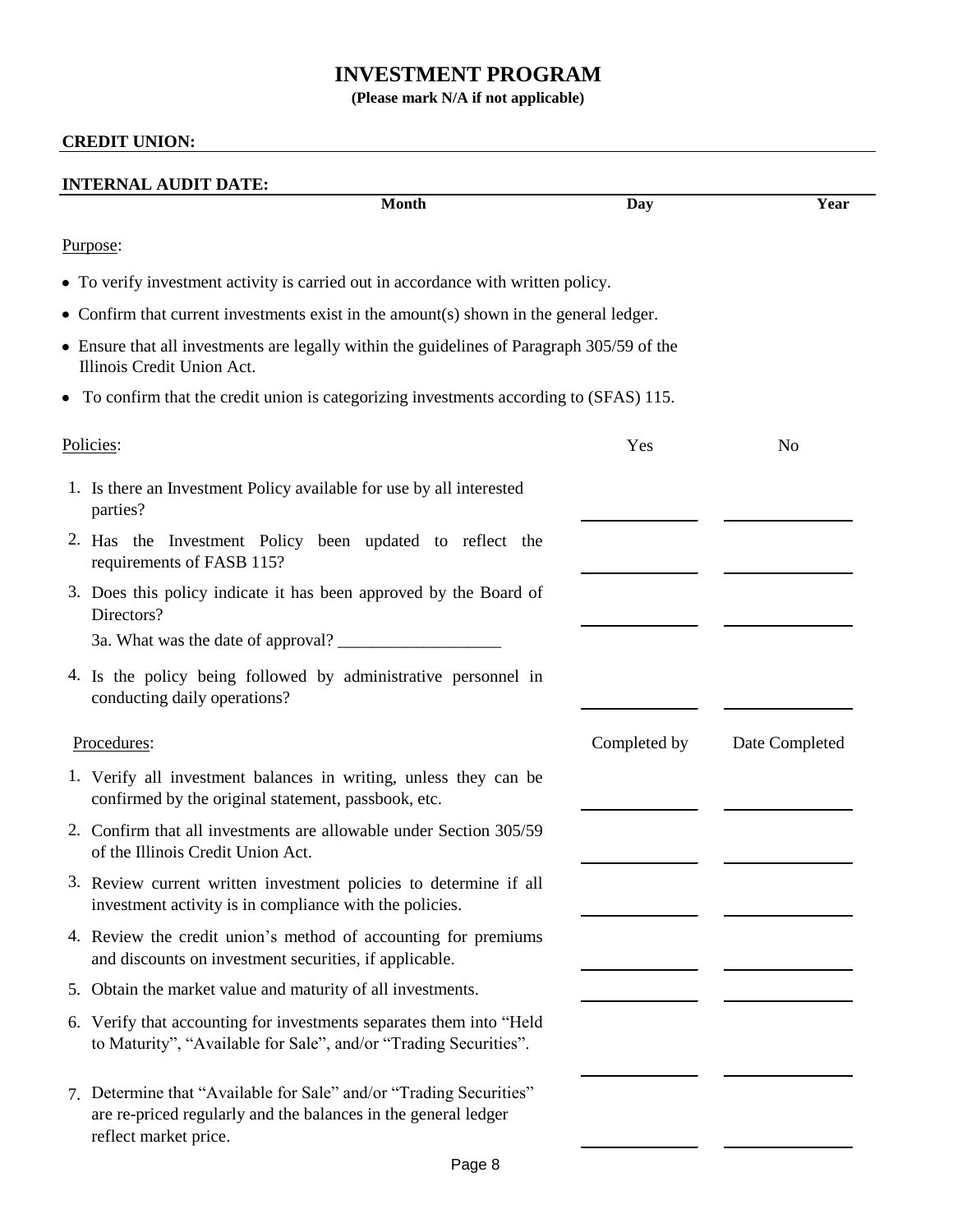## **INVESTMENT SCHEDULE**

**(Please mark N/A if not applicable)**

#### **CREDIT UNION:**

| <b>INTERNAL AUDIT DATE:</b>                                                                                                                                                                                                                                                               |                          |                     |
|-------------------------------------------------------------------------------------------------------------------------------------------------------------------------------------------------------------------------------------------------------------------------------------------|--------------------------|---------------------|
| <b>Month</b>                                                                                                                                                                                                                                                                              | Day                      | Year                |
|                                                                                                                                                                                                                                                                                           | (Use Whole Dollars Only) |                     |
| <b>INVESTMENT TYPE:</b>                                                                                                                                                                                                                                                                   | <b>Book Value</b>        | <b>Market Value</b> |
| 1. U.S. Government Obligations<br>2. Federal Agency Securities<br>3. Mutual Funds & Common Trust Investments <sup>1</sup><br>4. Corporate Credit Unions<br>5. Commercial Banks, S & L's, Mutual Savings Banks<br>6. Credit Unions-Deposits In and Loans To<br><b>7. Other Investments</b> |                          |                     |
| <b>TOTAL INVESTMENTS</b>                                                                                                                                                                                                                                                                  | S.<br>$(\ast)$           | \$                  |

**Note: Insurance Capitalization Deposit is listed on Page 15.**

| <b>CLASSIFICATION</b>                    | А.         | В.        |            | D.          |                     |       |
|------------------------------------------|------------|-----------|------------|-------------|---------------------|-------|
| OF INVESTMENTS:                          | $<$ 1 Year | 1-3 Years | 3-10 Years | $>10$ Years | <b>Total Amount</b> |       |
| 1. Held to Maturity                      |            |           |            |             |                     |       |
| 2. Available for Sale                    |            |           |            |             |                     |       |
| 3. Trading                               |            |           |            |             |                     |       |
| 4. Non-SFAS 115 Investments <sup>2</sup> |            |           |            |             |                     |       |
| 5. TOTALS                                |            |           |            |             |                     | $(*)$ |

**(\*) Balance Should Agree with Page 1, Line 4.**

**Notes:**

**<sup>1</sup>Mutual Funds & Common Trust Investments must be either catagorized as Available for Sale or Trading Securities.**

**2 CD's with Corporate Credit Unions, Commercial or Savings Banks, or with other Credit Unions must be treated as Non-SFAS 115 Investments.**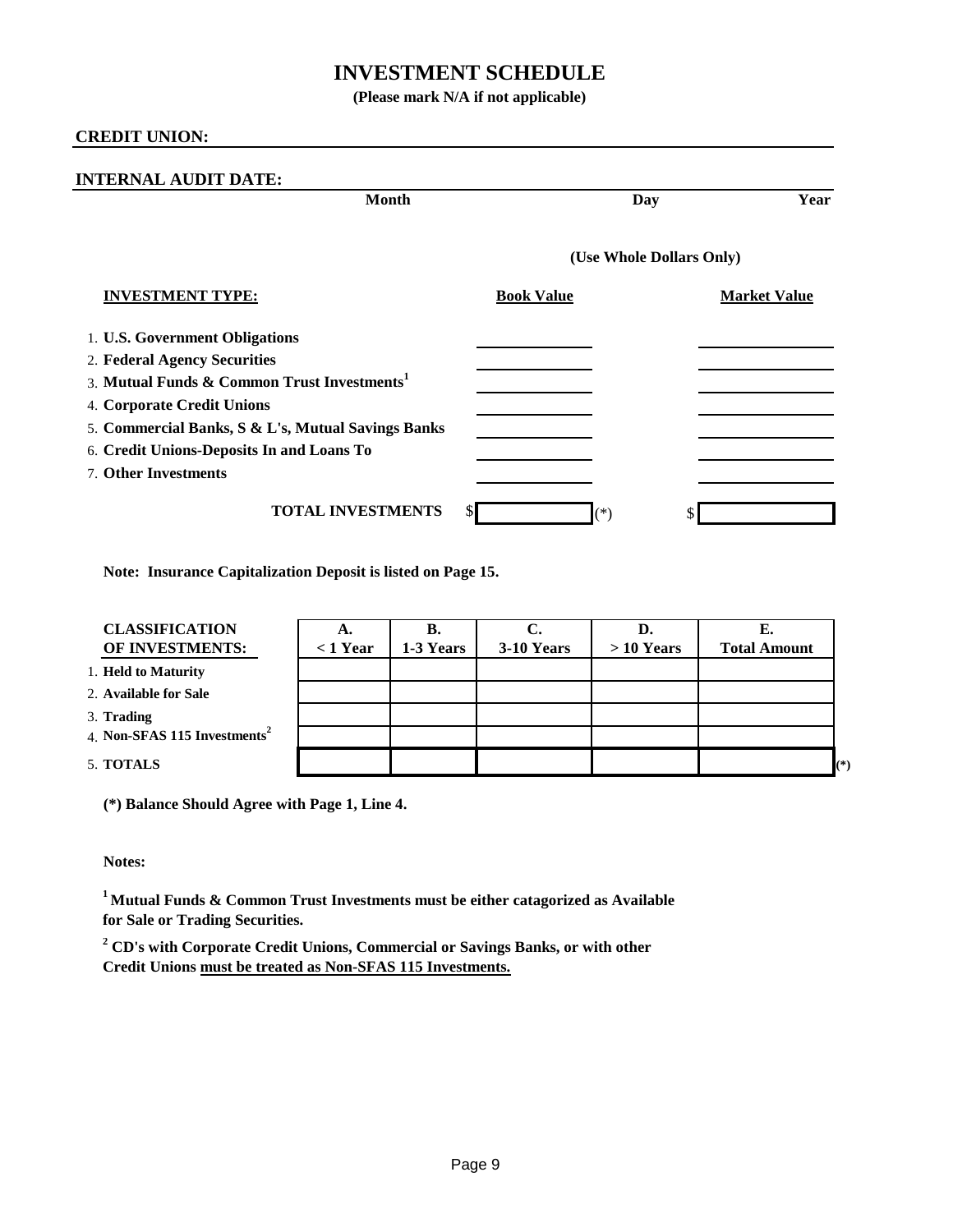# **SHARE PROGRAM**

|    | <b>CREDIT UNION:</b>                                                                                                                                                                                                               |              |                        |                   |
|----|------------------------------------------------------------------------------------------------------------------------------------------------------------------------------------------------------------------------------------|--------------|------------------------|-------------------|
|    | <b>INTERNAL AUDIT DATE:</b>                                                                                                                                                                                                        |              |                        |                   |
|    |                                                                                                                                                                                                                                    | <b>Month</b> | Day                    | Year              |
|    | Purpose:                                                                                                                                                                                                                           |              |                        |                   |
|    | • To verify that the aggregate amount of the subsidiary ledgers agrees with the general ledger control.                                                                                                                            |              |                        |                   |
|    | • To determine if dividends are being paid ratably within each share type and in accordance with board policy.                                                                                                                     |              |                        |                   |
|    | • To ensure that new members are within the credit union's field of membership.                                                                                                                                                    |              |                        |                   |
|    | Policies:                                                                                                                                                                                                                          |              | Yes                    | N <sub>0</sub>    |
|    | 1. Is the Credit Union making appropriate efforts to maintain contact<br>with members with inactive accounts?                                                                                                                      |              |                        |                   |
| 2. | Is the Credit Union turning over to the Unclaimed Property<br>Division all accounts dormant greater than three (3) years?                                                                                                          |              |                        |                   |
|    | Procedures:                                                                                                                                                                                                                        |              | Completed<br><b>By</b> | Date<br>Completed |
| 1. | Compare the aggregate amount of the individual account totals<br>(subsidiary ledger) to the general ledger balance by running an<br>adding machine tape. If on computer, compare the trial balance<br>total to the general ledger. |              |                        |                   |
| 2. | Test the accuracy of the dividend computation under the new "TIS"<br>ruling for each type of share held. The number tested should be at<br>least five (5) accounts for each type of share.                                         |              |                        |                   |
| 3. | Select a list of new members from the Board minutes (5-10 names).<br>Verify the membership qualifications by reviewing the information<br>contained on the membership cards.                                                       |              |                        |                   |
| 4. | Verify that all closed accounts are reported to the Board and any<br>balances are properly reconciled and/or paid.                                                                                                                 |              |                        |                   |
| 5. | Verify that the credit union has a plan to cover all certificates<br>and/or non-member deposits at their dates of maturity.                                                                                                        |              |                        |                   |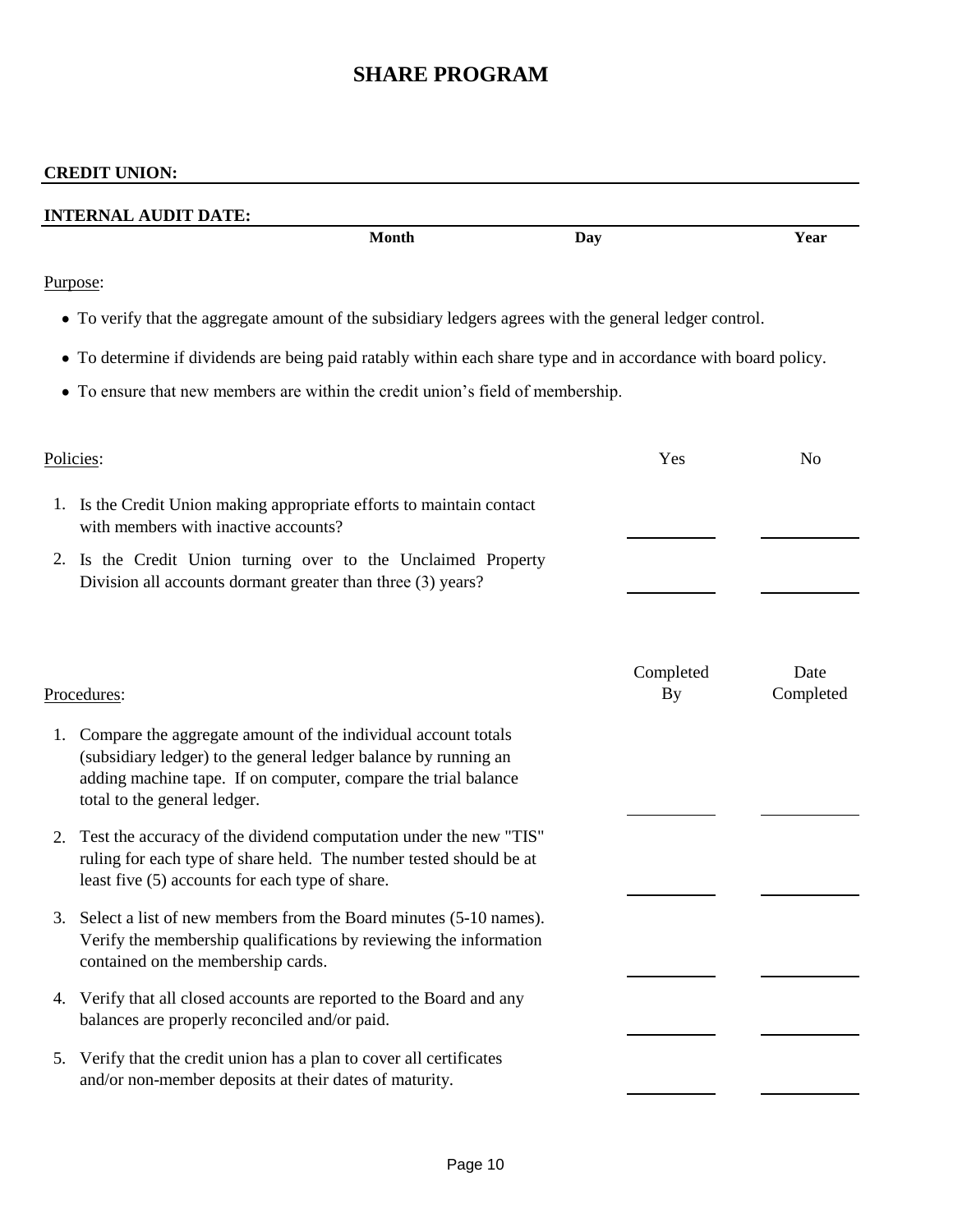## **SHARE (OR SAVINGS) SCHEDULE**

#### **CREDIT UNION:**

#### **INTERNAL AUDIT DATE:**

| . .<br>ιvι<br><b>TATOTION</b><br>-------- | — <b>—</b> | --<br>---- |
|-------------------------------------------|------------|------------|

|    |                                      |           |                    |           | (Use Whole Dollars Only) |              |            | <b>Dividend Information</b> |       |                        |
|----|--------------------------------------|-----------|--------------------|-----------|--------------------------|--------------|------------|-----------------------------|-------|------------------------|
|    | <b>Distribution</b>                  | Total #   | <b>Amount less</b> | Amount    | <b>Amount More</b>       |              |            | <b>Last Payment</b>         |       |                        |
|    | of Savings                           | of Accts. | than 1 Year        | 1-3 Years | than 3 Years             | <b>TOTAL</b> | Rate $(1)$ | <b>Date Paid</b>            | Freq. | Accrual <sup>(2)</sup> |
| 1. | <b>Share Drafts</b>                  |           |                    |           |                          |              |            |                             |       |                        |
|    | 2. Regular<br><b>Shares</b>          |           |                    |           |                          |              |            |                             |       |                        |
|    | 3. Money Market<br><b>Shares</b>     |           |                    |           |                          |              |            |                             |       |                        |
| 4. | <b>Share</b><br><b>Certificates</b>  |           |                    |           |                          |              |            |                             |       |                        |
|    | 5. IRA/KEOUGH<br><b>Accounts</b>     |           |                    |           |                          |              |            |                             |       |                        |
| 6. | <b>All Other</b><br><b>Shares</b>    |           |                    |           |                          |              |            |                             |       |                        |
|    | 7. TOTAL<br><b>SHARES</b>            |           |                    |           |                          |              |            |                             |       |                        |
| 8. | <b>Non-Member</b><br><b>Deposits</b> |           |                    |           |                          |              |            |                             |       |                        |
| 9. | <b>TOTAL Shares</b><br>and Deposits  |           |                    |           |                          |              | $(*)$      |                             |       |                        |

**(1) Dividend Rate should be that which was paid at the most recent payment date to the majority of shareholders.**

**(2) Accrual - Indicate whether dividends are being accrued from the last dividend payment date (yes or no).**

**(\*) Balance should agree with Page 1, Line 14.**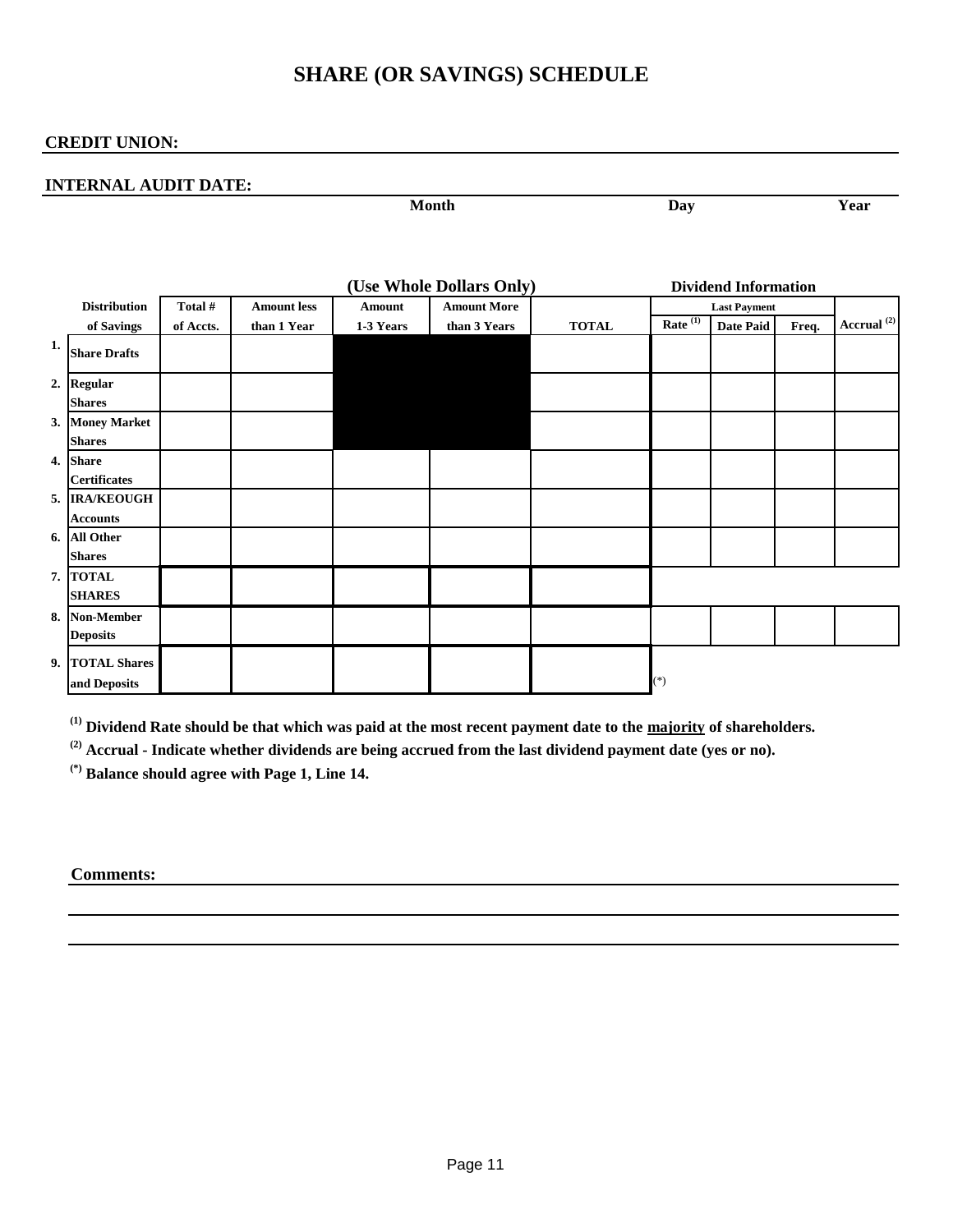# **FIXED ASSET PROGRAM**

|    |                                                                                                                                                                                                                                               | <b>Month</b> | Day |                 | Year              |
|----|-----------------------------------------------------------------------------------------------------------------------------------------------------------------------------------------------------------------------------------------------|--------------|-----|-----------------|-------------------|
|    | Purpose:                                                                                                                                                                                                                                      |              |     |                 |                   |
|    | To verify the existence of fixed assets owned by the credit union.                                                                                                                                                                            |              |     |                 |                   |
| ٠  | To determine whether or not fixed assets are being properly depreciated.                                                                                                                                                                      |              |     |                 |                   |
| ٠  | To determine if the disposition of fixed assets, including all gains and<br>losses, are correctly recorded.                                                                                                                                   |              |     |                 |                   |
|    | Procedures:                                                                                                                                                                                                                                   |              |     | Completed<br>By | Date<br>Completed |
| 1. | Obtain a listing of fixed assets owned by the credit union and sight all<br>items listed. (Sample 10% if over 50 items are listed).                                                                                                           |              |     |                 |                   |
| 2. | Review the invoices and canceled checks of any fixed assets purchased<br>since the last audit to determine proper recording.                                                                                                                  |              |     |                 |                   |
| 3. | Check the depreciation computation for all fixed assets to determine<br>accuracy. (Sample 10% if over 50 items are listed, including all items<br>reviewed in #2 above).                                                                      |              |     |                 |                   |
| 4. | Trace the balances shown on the credit union's depreciation schedule to<br>the general ledger.                                                                                                                                                |              |     |                 |                   |
| 5. | Check the removal from the records including the computations of all<br>gains and losses on the disposition of every fixed asset. (Sample no<br>more than 10%).                                                                               |              |     |                 |                   |
| 6. | Determine that items on lease are properly identified and accounted for.                                                                                                                                                                      |              |     |                 |                   |
| 7. | Verify that property and casualty insurance is adequate to cover all<br>property owned and/or leased, including computer records.                                                                                                             |              |     |                 |                   |
| 8. | Review transactions involving repossessed collateral (if any) for proper<br>accounting and safekeeping. Sight test all items listed. Trace<br>recordings of all collateral items sold to cash receipts journal and<br>members' loan accounts. |              |     |                 |                   |
|    | <b>Comments:</b>                                                                                                                                                                                                                              |              |     |                 |                   |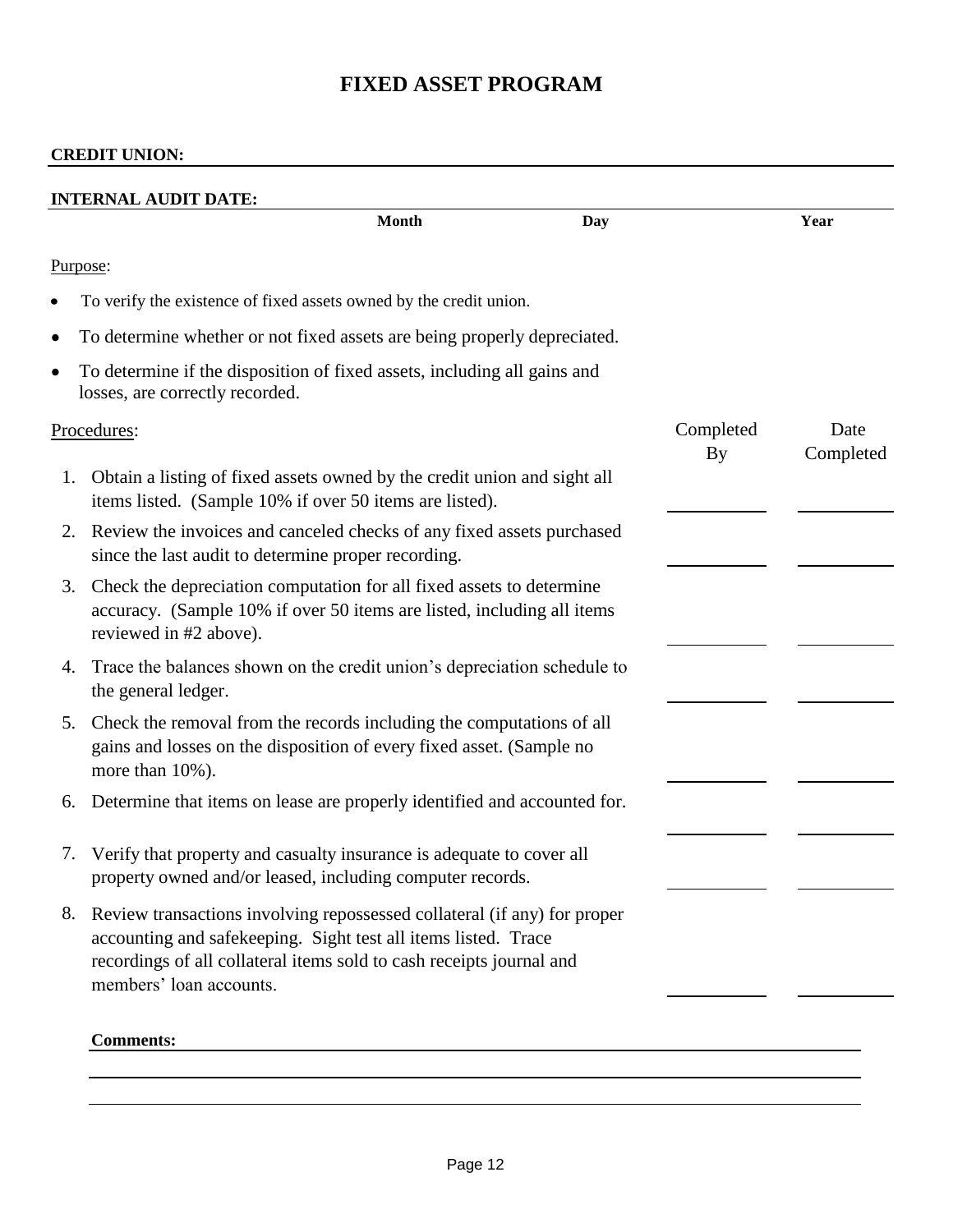## **FIXED ASSET SCHEDULE**

## **CREDIT UNION:**

#### **INTERNAL AUDIT DATE:**

| Month<br>_____ | 19 <sup>7</sup><br>້<br>œ. | ∶а1 |
|----------------|----------------------------|-----|

**(Use Whole Dollars Only)**

|                                | Original | <b>Accumulated</b>  | <b>Book</b>  |
|--------------------------------|----------|---------------------|--------------|
| <b>ITEM</b>                    | Cost     | <b>Depreciation</b> | <b>Value</b> |
| Land                           |          |                     |              |
| <b>Building</b>                |          |                     |              |
| <b>Leasehold Improvements</b>  |          |                     |              |
| <b>Furniture and Equipment</b> |          |                     |              |
| <b>Autos</b>                   |          |                     |              |
| Computer Equipment             |          |                     |              |
|                                |          |                     |              |
| <b>TOTAL</b>                   |          |                     |              |
|                                | (*`      | (*)                 | (*`          |

**(\*) Column Balances Should Agree with Page 1, Line 5.**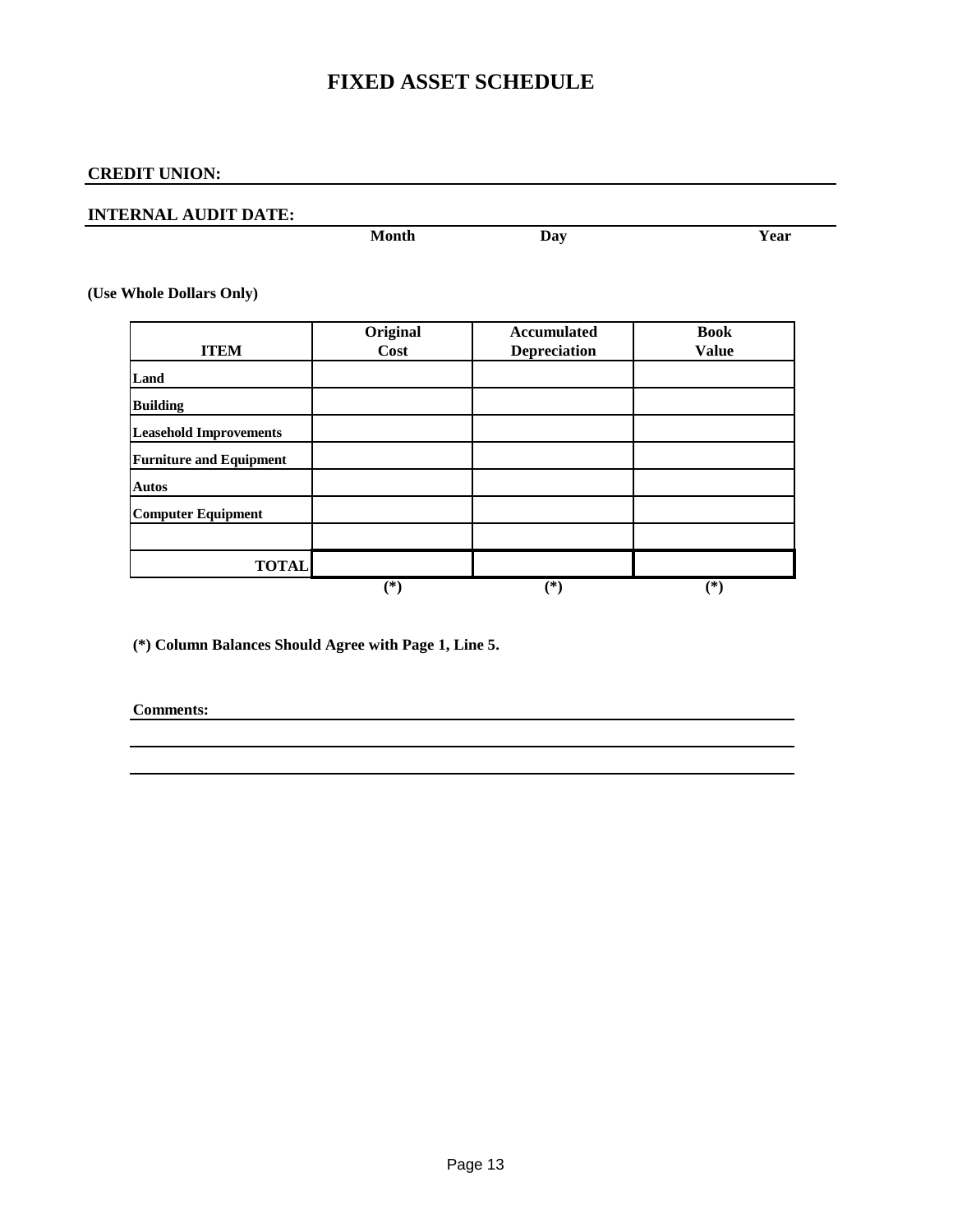## **OTHER ASSETS AND LIABILITIES PROGRAM**

|          | <b>Month</b><br><b>Day</b>                                                                                                                      |                   | Year                   |
|----------|-------------------------------------------------------------------------------------------------------------------------------------------------|-------------------|------------------------|
| Purpose: |                                                                                                                                                 |                   |                        |
|          | To confirm that other assets and liabilities are proper and correctly accounted for.                                                            |                   |                        |
|          | Procedure:                                                                                                                                      | Date<br>Completed | Completed<br><b>By</b> |
| 1.       | Verify all beginning balances in prepaid expense accounts by<br>examining paid invoices and/or canceled checks to determine<br>validity.        |                   |                        |
| 2.       | Test the credit union's amortization computations for each<br>prepaid asset to insure accuracy and timeliness.                                  |                   |                        |
| 3.       | Verify all liabilities in writing unless they can be confirmed<br>through an outside source (statement, unpaid invoice, etc.).                  |                   |                        |
| 4.       | Test the accuracy and reasonableness of all accrued expense<br>(asset accounts) and accrued income (liability accounts).                        |                   |                        |
| 5.       | Review all other assets and liabilities to determine correct<br>financial statement presentation, existence, ownership and proper<br>valuation. |                   |                        |
| 6.       | Verify that payroll taxes are accrued for all employees and paid<br>when due.                                                                   |                   |                        |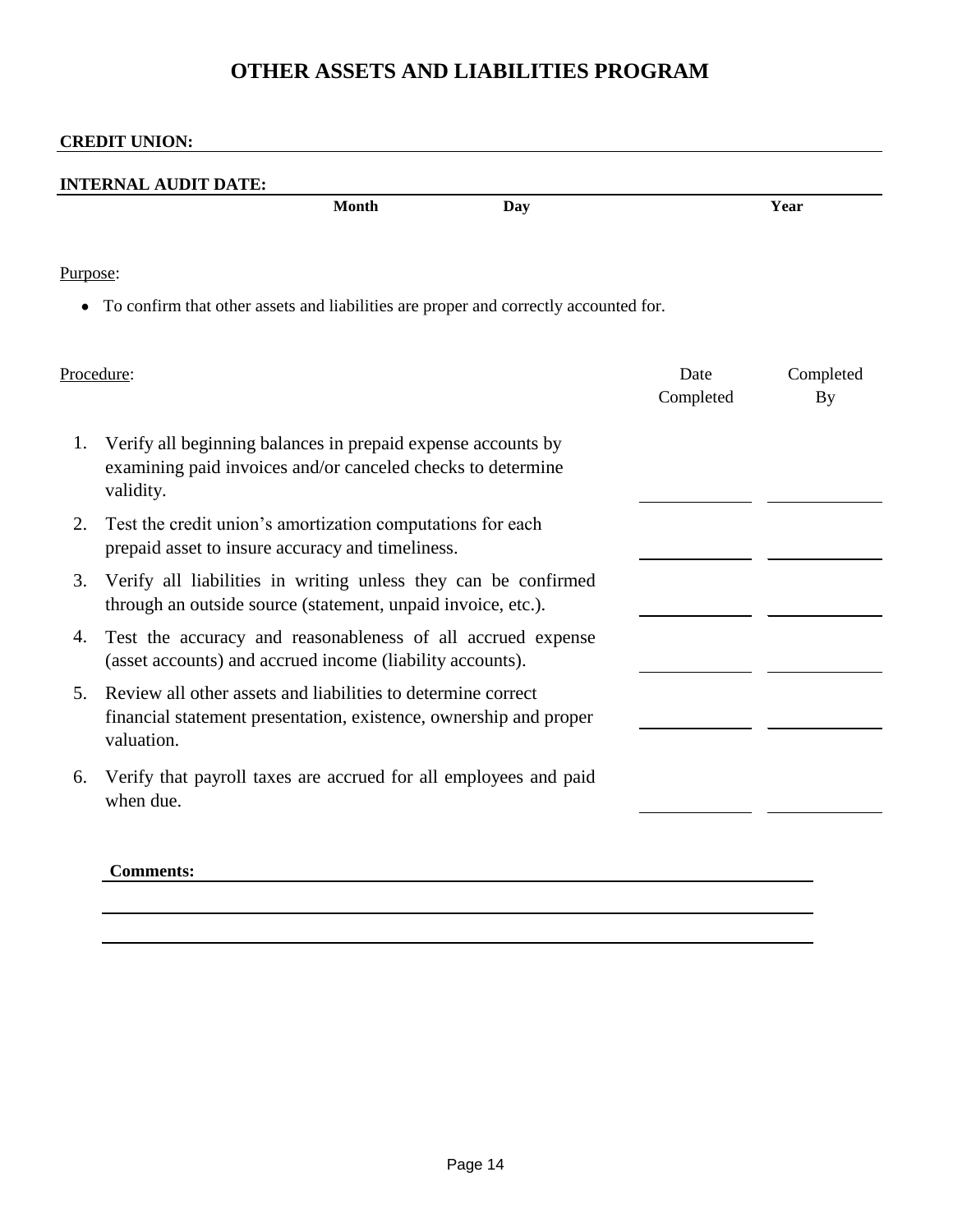## **OTHER ASSETS AND LIABILITIES SCHEDULE**

**CREDIT UNION:**

| <b>Month</b>                                                                                                                                                                                                | <b>Day</b>                | Year                                                                                                                      |
|-------------------------------------------------------------------------------------------------------------------------------------------------------------------------------------------------------------|---------------------------|---------------------------------------------------------------------------------------------------------------------------|
| <b>OTHER ASSETS:</b>                                                                                                                                                                                        |                           | (Use Whole Dollars Only)                                                                                                  |
| <b>ITEM:</b><br><b>Insurance Capitalization Deposit</b><br><b>Prepaid Expenses</b><br><b>Accrued Interest Receivable - Loans</b><br><b>Accrued Interest Receivable - Investments</b><br><b>Other Assets</b> | <b>NCUA</b><br><b>ASI</b> | <b>BALANCE</b><br>$(*)$ Reference<br>Line $6(*)$<br>Line $7(*)$<br><b>Total</b><br><b>Equals</b><br>Line 8, Pg. $1$ $(*)$ |
| <b>LIABILITIES:</b><br><b>ITEM:</b>                                                                                                                                                                         |                           |                                                                                                                           |
| <b>Accounts Payable</b><br><b>Total Borrowings</b><br><b>Accrued Dividends Payable</b><br><b>Payroll Taxes Payable</b><br><b>Accrued Expenses</b><br><b>Other Liabilities</b>                               |                           | <b>Line 10</b> $(*)$<br>Line 11 $(*)$<br>Line 12 $(*)$<br><b>Total</b><br><b>Equals</b><br>Line 13, Pg. 1 (*)             |
|                                                                                                                                                                                                             |                           |                                                                                                                           |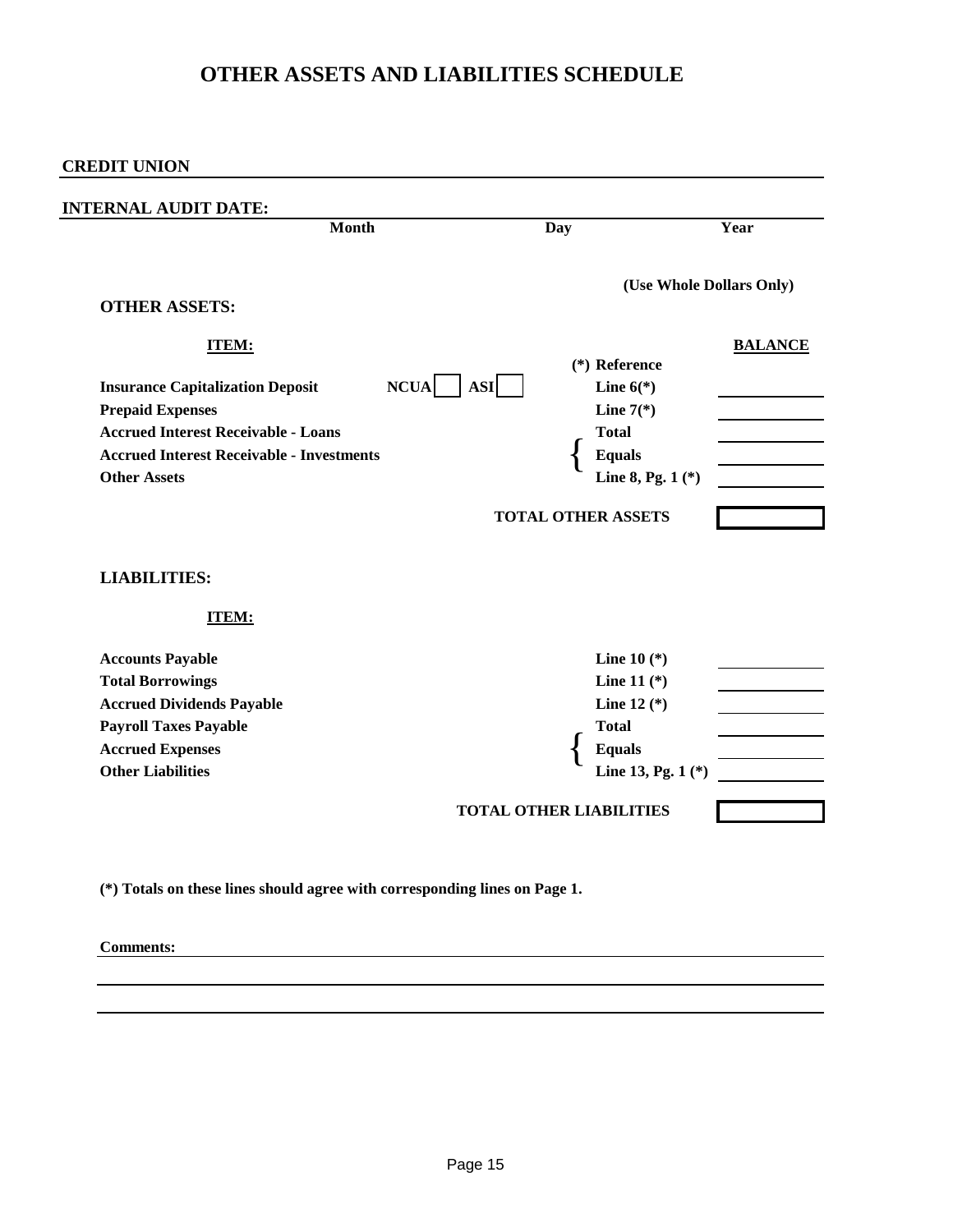# **ANNUAL VERIFICATION OF MEMBERS' SHARE AND LOAN ACCOUNTS**

#### **CREDIT UNION NAME:**

## **NOTICE**

This Section, concerning the Annual Verification of Members' Share and Loan Accounts, must be completed when filing the Annual Supervisory Committee Internal Audit Report.

| 1) Was 100% Verification of Members' Share & Loan Accounts<br>completed for LAST YEAR'S report? If yes, then a reasonable percentage<br>verification of members' share and loan accounts may be performed. If no, then 100%<br>Verification MUST be completed this year. | Yes | N <sub>0</sub> |
|--------------------------------------------------------------------------------------------------------------------------------------------------------------------------------------------------------------------------------------------------------------------------|-----|----------------|
| 2) Was 100% Verification of Members' Share & Loan Accounts completed for<br>THIS YEAR'S report?                                                                                                                                                                          |     |                |
| 3) Does the credit union have any accounts that must be verified positive per<br>Article 190.130 (2)?*                                                                                                                                                                   |     |                |
| *Note: Please refer to the Verification Instruction pages at the beginning of this report or<br>Section 190.130 of the Rules and Regulations for detailed information and requirements.                                                                                  |     |                |

If a Registered Public Accountant was employed to make the Annual Verification of Member's Share and Loan Accounts for the Supervisory Committee or the annual audit and preparation of this verification, show below the name of the accountant, the firm name, address and phone number:

| Name:    |      | Firm Name: |  |
|----------|------|------------|--|
| Address: |      | City:      |  |
| State:   | Zip: | Phone:     |  |

See Instructions or Article 190.130 of the Rules & Regulations for detailed instructions.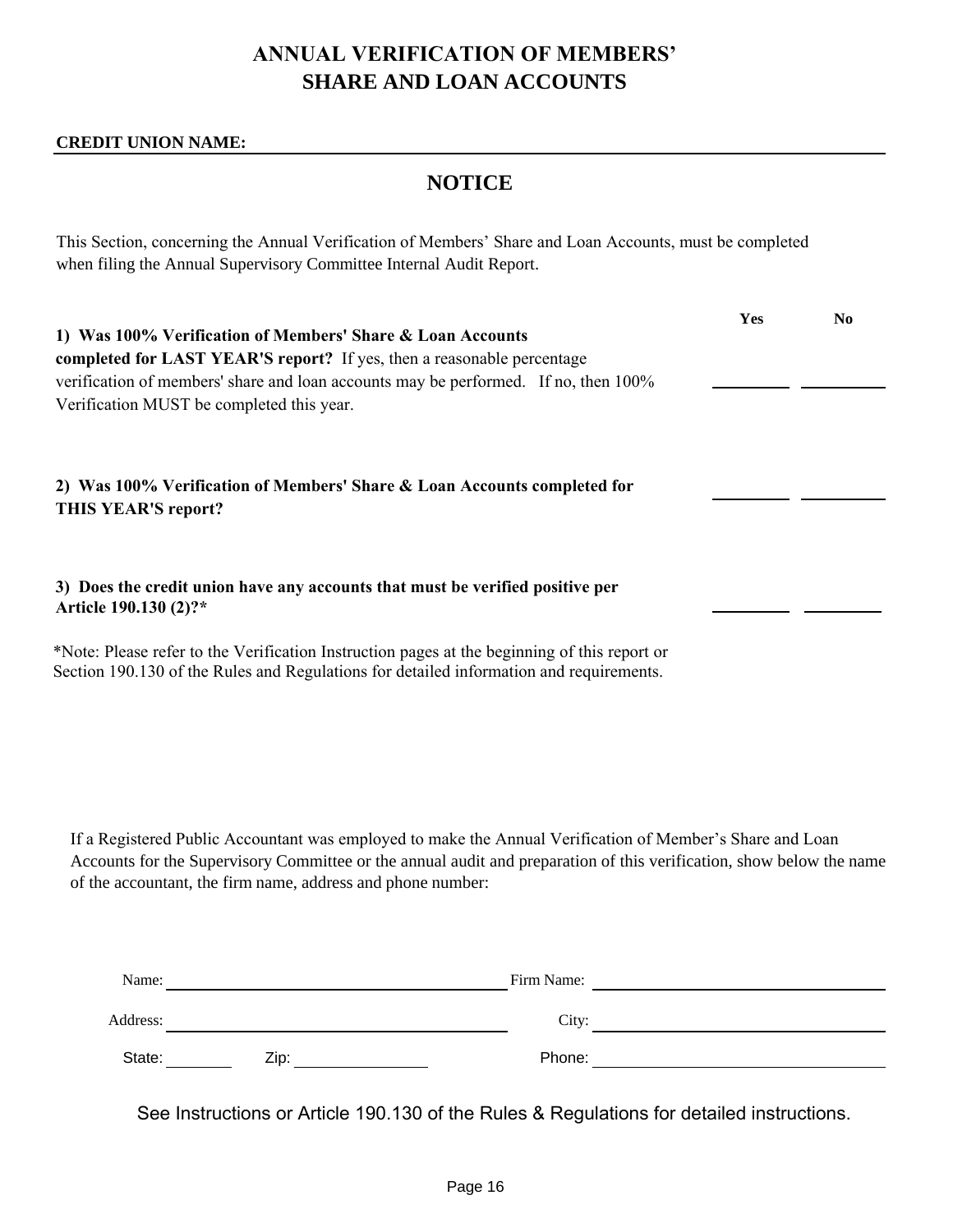# **Verification of Accounts Summary**

| CU Name:                                                                                    |                                                                                                                                                                                                                                                                                        |                                                                                       |  |  |  |
|---------------------------------------------------------------------------------------------|----------------------------------------------------------------------------------------------------------------------------------------------------------------------------------------------------------------------------------------------------------------------------------------|---------------------------------------------------------------------------------------|--|--|--|
| <b>POSITIVE</b><br><b>CONFIRMATIONS:</b>                                                    | requires a direct reply or attestation by the member as to the correctness of the<br>balances. See Section 190.130 of the Rules & Regulations for account types<br>that must be verified by Postive Method every year (also found in the instructions<br>at beginning of this report). |                                                                                       |  |  |  |
|                                                                                             | <b>Share Accounts</b>                                                                                                                                                                                                                                                                  | <b>Loan Accounts</b>                                                                  |  |  |  |
|                                                                                             | Item<br>Count                                                                                                                                                                                                                                                                          | Item<br>Count                                                                         |  |  |  |
| <b>Total Number of Accounts</b>                                                             |                                                                                                                                                                                                                                                                                        |                                                                                       |  |  |  |
| # of Positive Confirmations mailed                                                          |                                                                                                                                                                                                                                                                                        |                                                                                       |  |  |  |
| # Returned without exceptions                                                               |                                                                                                                                                                                                                                                                                        |                                                                                       |  |  |  |
| # Returned with exceptions                                                                  |                                                                                                                                                                                                                                                                                        |                                                                                       |  |  |  |
| # of second request mailings*                                                               |                                                                                                                                                                                                                                                                                        |                                                                                       |  |  |  |
| #of non-replies (including "no<br>mail" accounts & P.O. returns)<br>======================= |                                                                                                                                                                                                                                                                                        |                                                                                       |  |  |  |
| <b>NEGATIVE</b>                                                                             |                                                                                                                                                                                                                                                                                        | require replies only if the information listed is incorrect (in the members' opinion) |  |  |  |
| <b>CONFIRMATIONS:</b>                                                                       | <b>Share Accounts</b>                                                                                                                                                                                                                                                                  | <b>Loan Accounts</b>                                                                  |  |  |  |
|                                                                                             | Item<br>Count                                                                                                                                                                                                                                                                          | Item<br>Count                                                                         |  |  |  |
| <b>Total Number of Accounts</b>                                                             |                                                                                                                                                                                                                                                                                        |                                                                                       |  |  |  |
|                                                                                             |                                                                                                                                                                                                                                                                                        |                                                                                       |  |  |  |
| # Returned without exceptions                                                               |                                                                                                                                                                                                                                                                                        |                                                                                       |  |  |  |
| # Returned with exceptions                                                                  |                                                                                                                                                                                                                                                                                        |                                                                                       |  |  |  |
| # unable to confirm, Post office<br>returns or "no mail" accounts:                          |                                                                                                                                                                                                                                                                                        |                                                                                       |  |  |  |
| # of non-replies, presume correct                                                           |                                                                                                                                                                                                                                                                                        |                                                                                       |  |  |  |
| <b>Total Confirmations Mailed</b><br>(Positive & Negative)                                  |                                                                                                                                                                                                                                                                                        |                                                                                       |  |  |  |

\* If any third requests for positive verification were sent out, please provide details on a separate page & attach.